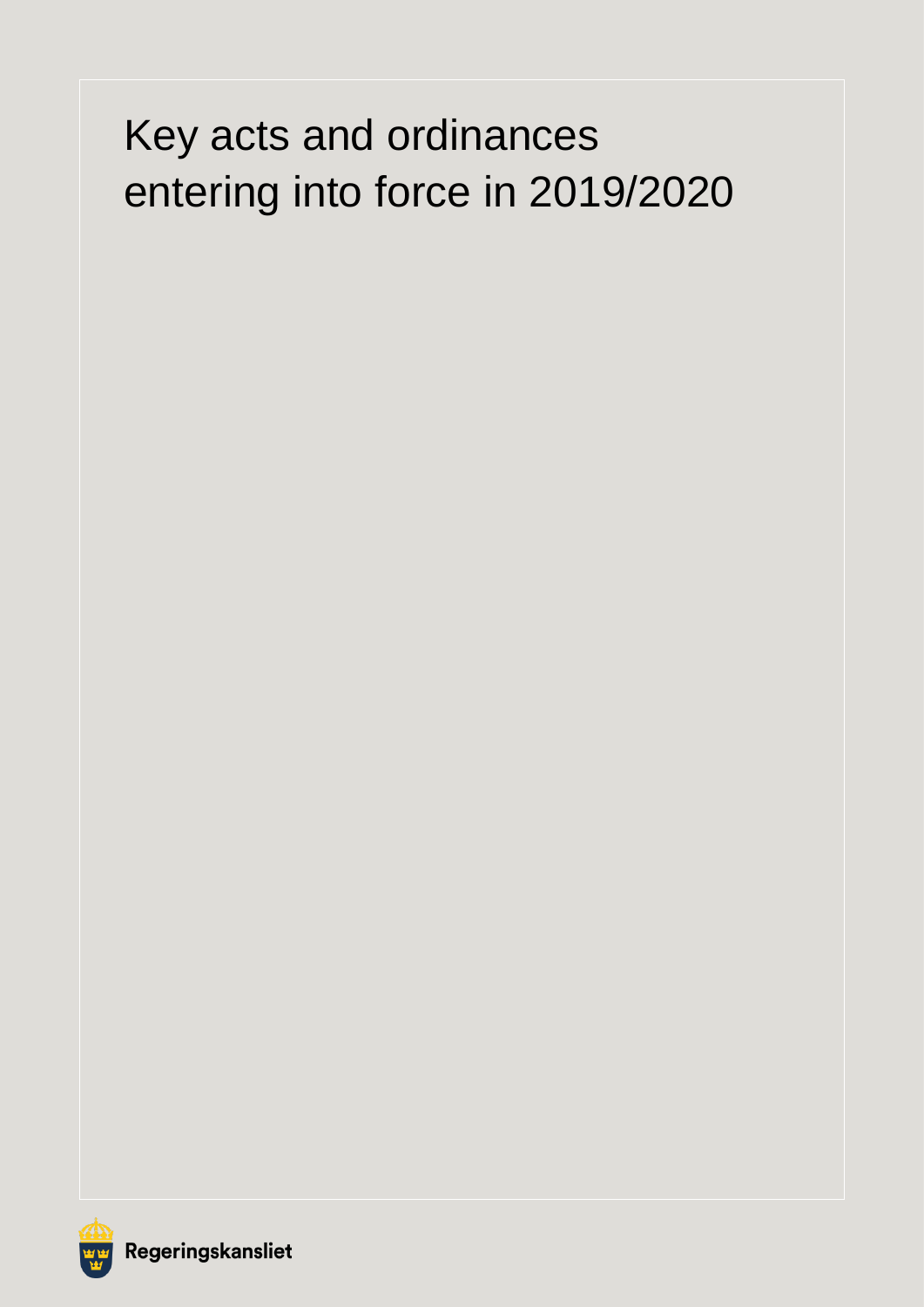## Table of contents

| Employment protection extended until a worker's 68th birthday7<br>A register for the Swedish Agency for Work Environment Expertise 7<br>Ceiling raised for wage subsidies and sheltered employment with public<br>Increased hours of civic orientation for newly arrived immigrants 8 |  |
|---------------------------------------------------------------------------------------------------------------------------------------------------------------------------------------------------------------------------------------------------------------------------------------|--|
|                                                                                                                                                                                                                                                                                       |  |
| New regulations for resolving disputes concerning interpretation and                                                                                                                                                                                                                  |  |
|                                                                                                                                                                                                                                                                                       |  |
| Electronic payment requirement in order to benefit from tax credits for<br>domestic services and for building repairs, maintenance and                                                                                                                                                |  |
|                                                                                                                                                                                                                                                                                       |  |
|                                                                                                                                                                                                                                                                                       |  |
| Possibility to run a business as an occupational pension company10<br>Requirement for banks to provide cash services throughout the country  11                                                                                                                                       |  |
|                                                                                                                                                                                                                                                                                       |  |
| A more equal financial footing for municipalities and regions 11                                                                                                                                                                                                                      |  |
| Benefit crime even when payments are made in certain cases to                                                                                                                                                                                                                         |  |
|                                                                                                                                                                                                                                                                                       |  |
|                                                                                                                                                                                                                                                                                       |  |
| More potential protected objects and increased protection against                                                                                                                                                                                                                     |  |
| Exemptions from investigation of misconduct in defency and security                                                                                                                                                                                                                   |  |
| Regional military staffs established in the Swedish Armed Forces12                                                                                                                                                                                                                    |  |
|                                                                                                                                                                                                                                                                                       |  |
| Protection of Sweden's security when radio transmitters are used  13                                                                                                                                                                                                                  |  |
|                                                                                                                                                                                                                                                                                       |  |
| Amended requirements for energy metering in buildings 13                                                                                                                                                                                                                              |  |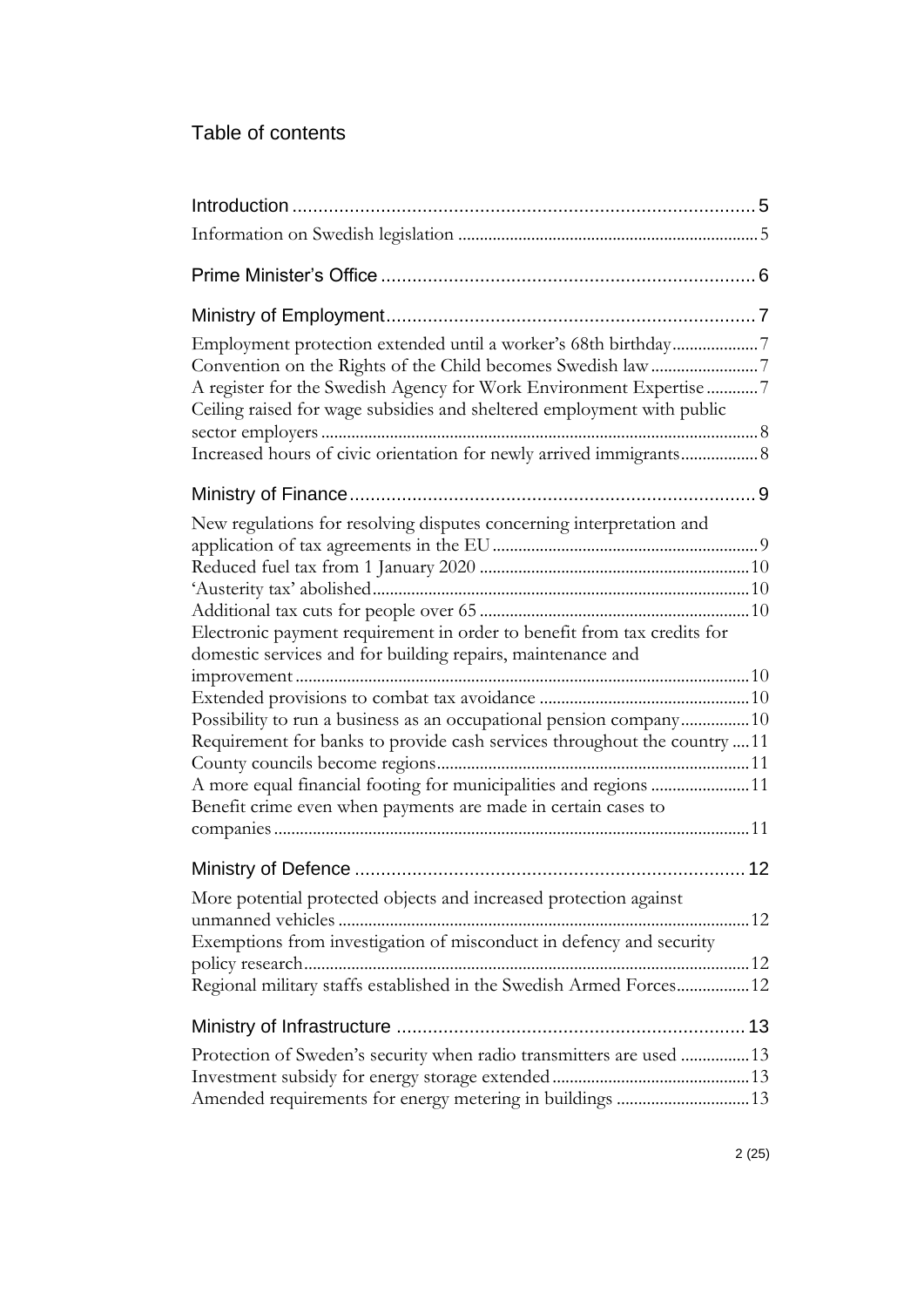| Reduced capital requirement for private limited companies  14<br>Daily allowance entitlement restricted for asylum seekers who choose to |  |
|------------------------------------------------------------------------------------------------------------------------------------------|--|
| New rules on residence permits for research and higher education                                                                         |  |
|                                                                                                                                          |  |
| Extended possibilities for migration courts to refer cases15                                                                             |  |
| Continued and expanded pilot project to fast-track criminal cases 15                                                                     |  |
|                                                                                                                                          |  |
| Making it easier for law enforcement authorities to put up cameras  15                                                                   |  |
|                                                                                                                                          |  |
|                                                                                                                                          |  |
| Stronger criminal law protection for elected representatives  16                                                                         |  |
| Stricter penalties for exploitation of a child through the purchase of a                                                                 |  |
| Stronger criminal law protection for emergency service activities and the                                                                |  |
|                                                                                                                                          |  |
|                                                                                                                                          |  |
|                                                                                                                                          |  |
| Umeå Municipality attached to the administrative area for Meänkieli 18                                                                   |  |
|                                                                                                                                          |  |
|                                                                                                                                          |  |
| Amended conditions for the climate bonus when purchasing a car 19<br>Swedish Environmental Protection Agency appointed the competent     |  |
| authority for verification and reporting of emissions data from aviation 19                                                              |  |
|                                                                                                                                          |  |
|                                                                                                                                          |  |
| Support to fishermen affected by the cod-fishing ban in the Baltic Sea 20                                                                |  |
|                                                                                                                                          |  |
| Breathing counts among the basic needs that can confer entitlement to                                                                    |  |
|                                                                                                                                          |  |
| Extension of the possibility to have guarantee pensions paid out in the                                                                  |  |
|                                                                                                                                          |  |
|                                                                                                                                          |  |
|                                                                                                                                          |  |
| A special board to investigate allegations of research misconduct23                                                                      |  |
| Ethical review of research – clearer regulations and stricter penalties23                                                                |  |
| Clearer write-off possibilities for certain people with student loans and                                                                |  |
|                                                                                                                                          |  |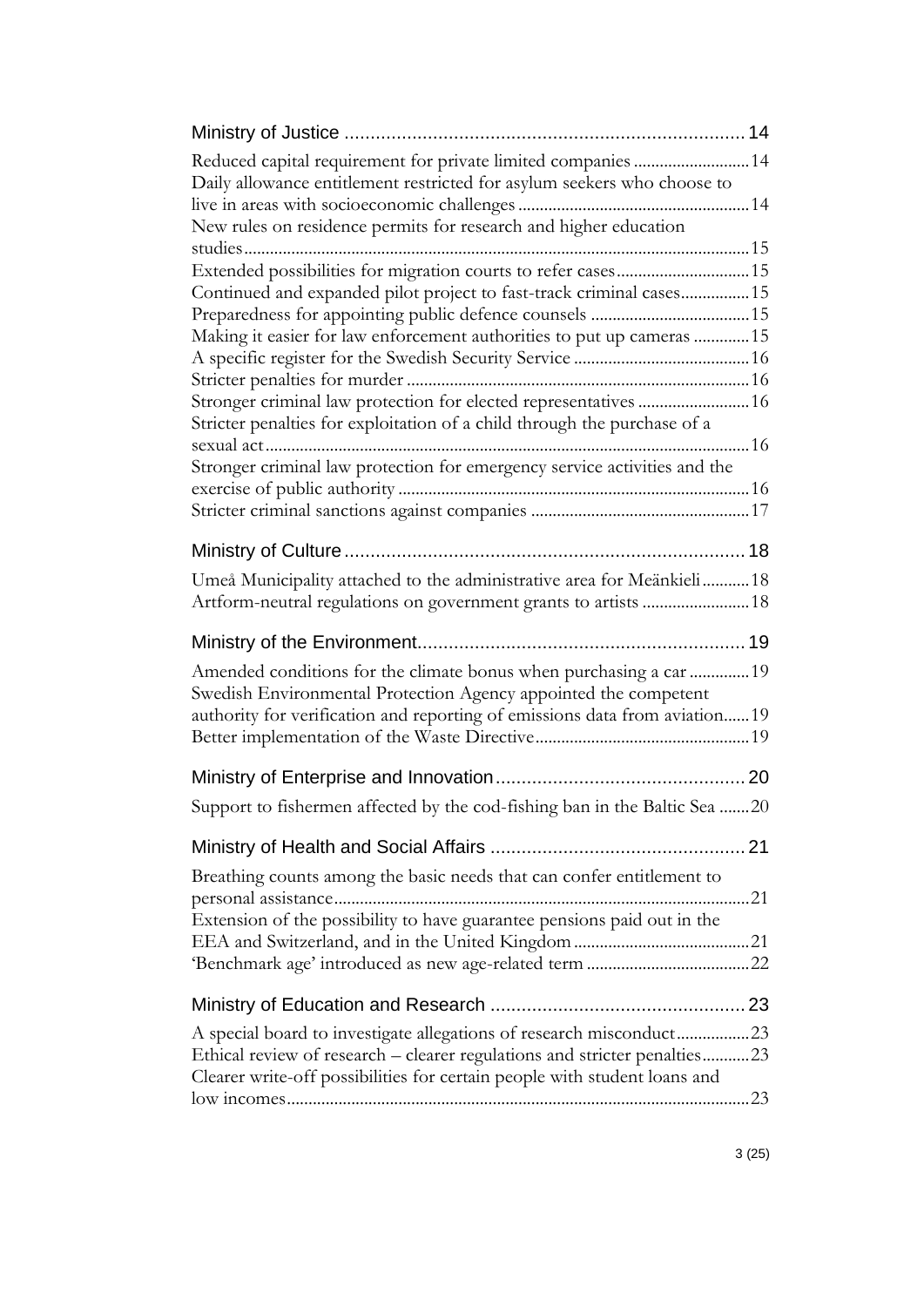| Right to preschool class education extended to children of members of |  |
|-----------------------------------------------------------------------|--|
|                                                                       |  |
| National Agency for Education to be able to prescribe technical       |  |
|                                                                       |  |
|                                                                       |  |
| Pilot project on cutting-edge programmes extended for two years 24    |  |
|                                                                       |  |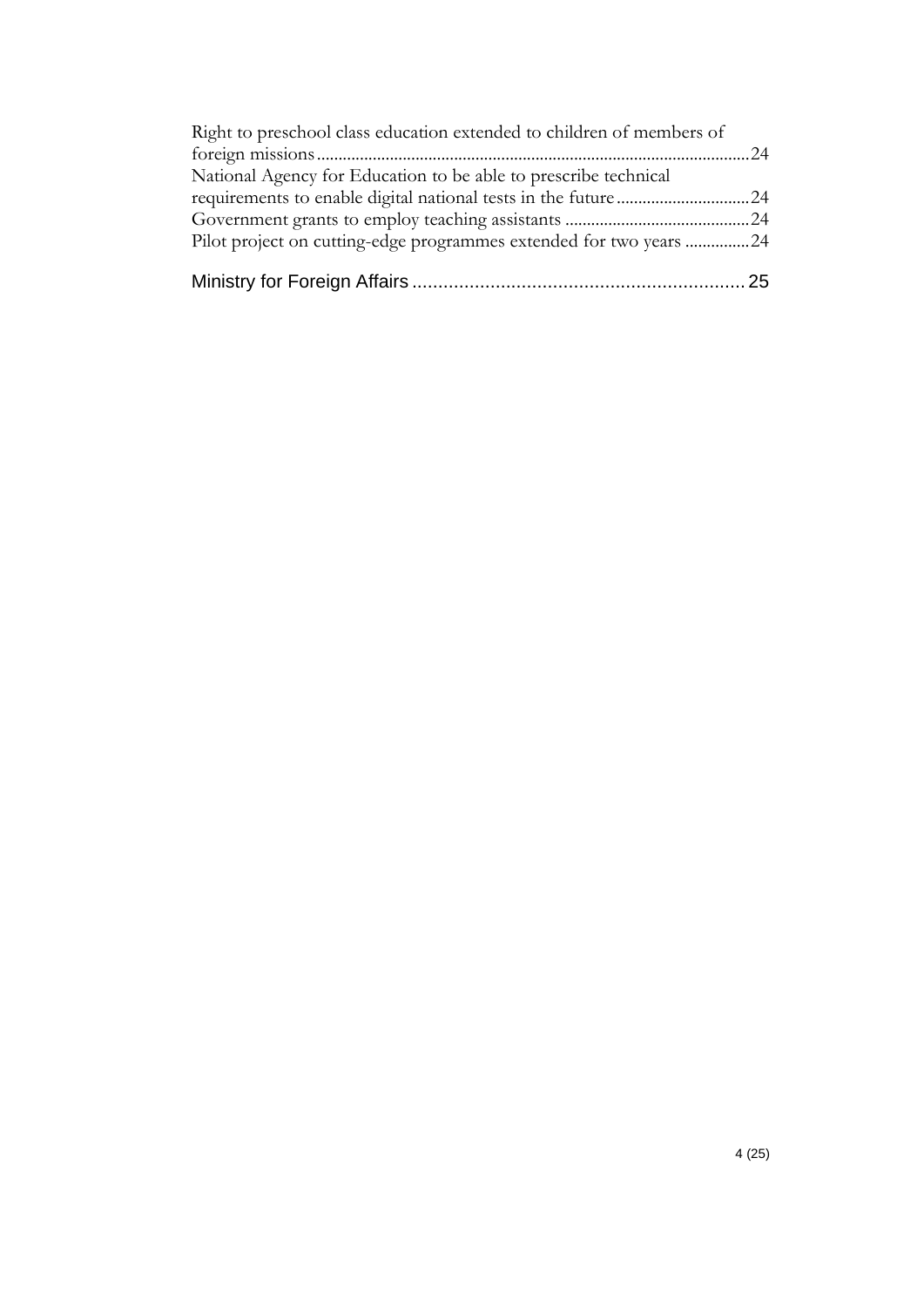#### <span id="page-4-0"></span>Introduction

This compilation contains a selection of the acts and ordinances – both new and amended – that enter into force in the second half of 2019 or some time thereafter.

Acts and ordinances set out the ground rules that govern our society. To enact a new law, the Government submits a legislative proposal (a government bill) to the Riksdag. After the government bill has been considered by one of the parliamentary committees, it is put to the Riksdag for approval. Once the law has been adopted, it is formally promulgated by the Government, meaning it is published and made known. The Government can adopt a new ordinance on its own, without submitting it to the Riksdag.

Acts and ordinances are published in the Swedish Code of Statutes (SFS). As of 1 April 2018, the SFS is published electronically at www.svenskforfattningssamling.se. Each act and ordinance has a unique SFS number.

More information about government bills, acts and ordinances is available (in Swedish) at www.lagrummet.se. The 'Lagrummet' portal is the public administration's common website for legal information and contains links to legal information from the Government, the Riksdag, the courts and central government agencies.

The legislative process is described in the section 'How Sweden is governed' on www.government.se.

This compilation can be downloaded from www.government.se. At the time of publication, some of the acts had not yet been assigned an SFS number. This applies to numbers ending with '000' (e.g. 2019:000).

#### <span id="page-4-1"></span>**Information on Swedish legislation**

Lagrummet: **www.lagrummet.se** The Government and Government Offices website: **www.government.se** The Government Offices Office legal databases: **http://rkrattsbaser.gov.se** The Swedish Riksdag website: **www.riksdagen.se**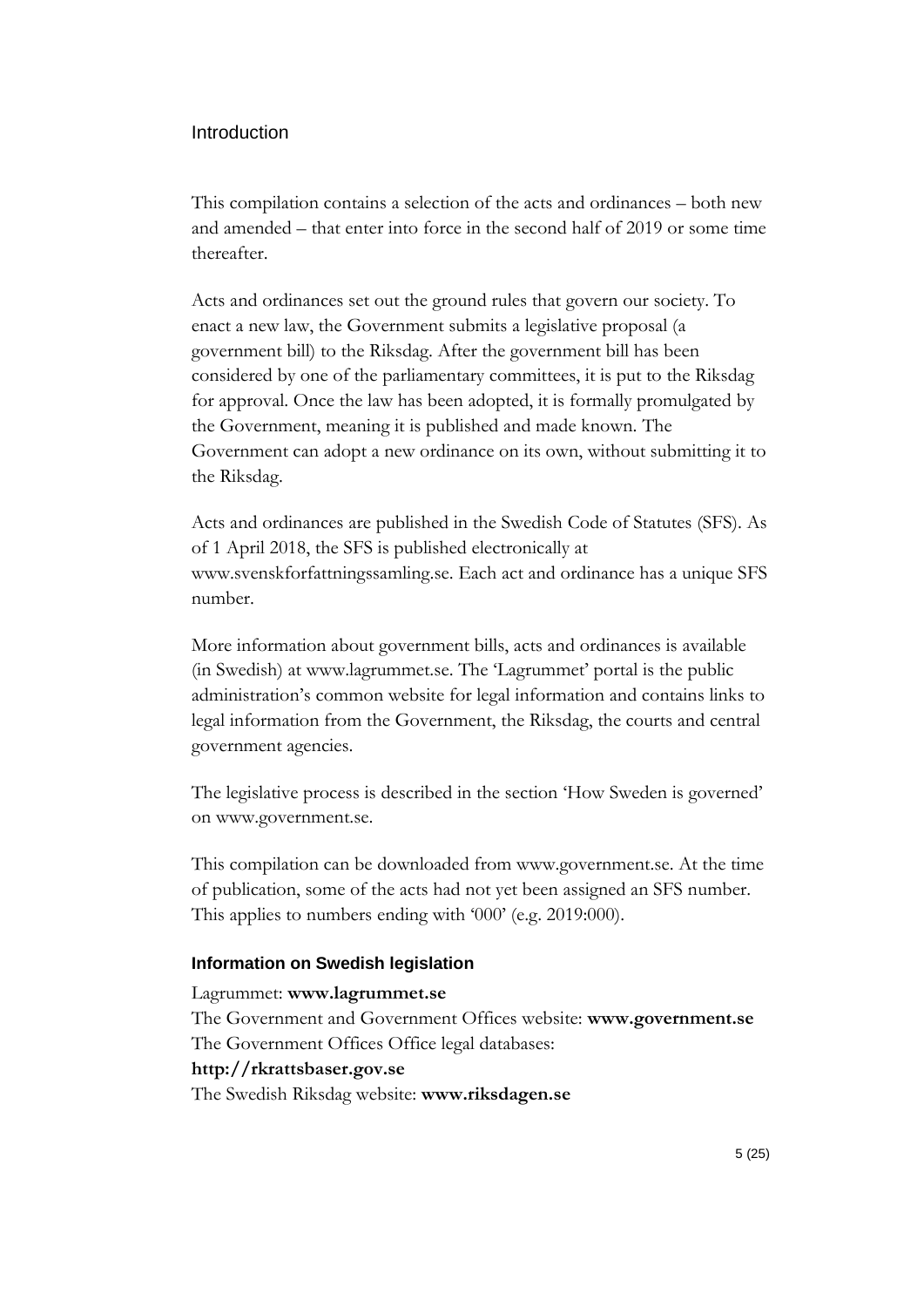## <span id="page-5-0"></span>Prime Minister's Office

The Prime Minister's Office is responsible for leading and coordinating the work of the Government Offices. It is also responsible for coordinating Swedish EU policy.

## **Contacts**

Press contacts for Prime Minister Stefan Löfven: Press Secretary Gösta Brunnander Tel: +46 72 544 28 66 Press Secretary Maria Soläng Tel: +46 72 206 19 47

Press contact for Minister for EU Affairs Hans Dahlgren: Press Secretary Andreas Enbuske Tel: +46 76 130 58 86

There are no new acts entering into force at the beginning of 2020 in the areas for which the Prime Minister's Office is responsible.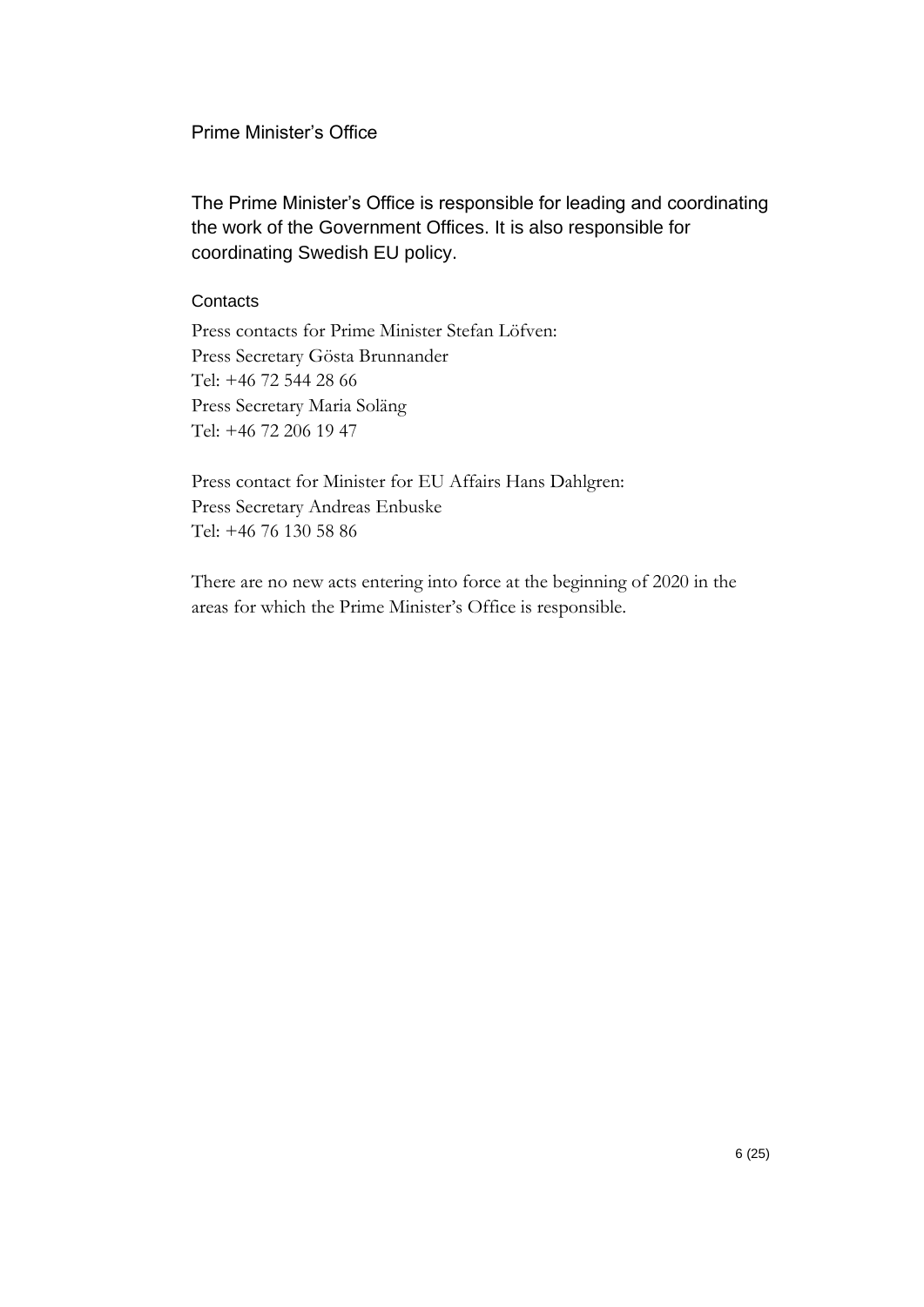#### <span id="page-6-0"></span>Ministry of Employment

The Ministry of Employment is responsible for issues and matters concerning the labour market, labour law and the work environment. The Ministry is also responsible for the work of advancing gender equality and human rights at national level. Moreover, the Ministry is responsible for efforts to increase integration, combat segregation, racism and discrimination, and strengthen the rights of children and LGBTI people.

#### **Contacts**

Press contact for Minister for Employment Eva Nordmark: Press Secretary Gabriel Dahlander Tel: +46 73 029 51 10

Press contact for Minister for Gender Equality, with responsibility for antidiscrimination and anti-segregation, Åsa Lindhagen: Press Secretary Nicole Goufas Tel: +46 73 085 75 88

#### <span id="page-6-1"></span>**Employment protection extended until a worker's 68th birthday**

**Amendment**: Lagen (1982:80) om anställningsskydd **Basis for decision**: Govt Bill 2018/19:91 Anställningsskyddet förlängs tills arbetstagaren fyllt 69 år **SFS**: 2019:528 **Entry into force**: 1 January 2020

#### <span id="page-6-2"></span>**Convention on the Rights of the Child becomes Swedish law**

**New act**: Lagen (2018:1197) om Förenta nationernas konvention om barnets rättigheter **Basis for decision**: Govt Bill 2017/18:186 Inkorporering av FN:s konvention om barnets rättigheter **SFS**: 2018:1197 **Entry into force**: 1 January 2020

#### <span id="page-6-3"></span>**A register for the Swedish Agency for Work Environment Expertise**

**New act**: Lagen (2019:663) om behandling av personuppgifter vid Myndigheten för arbetsmiljökunskap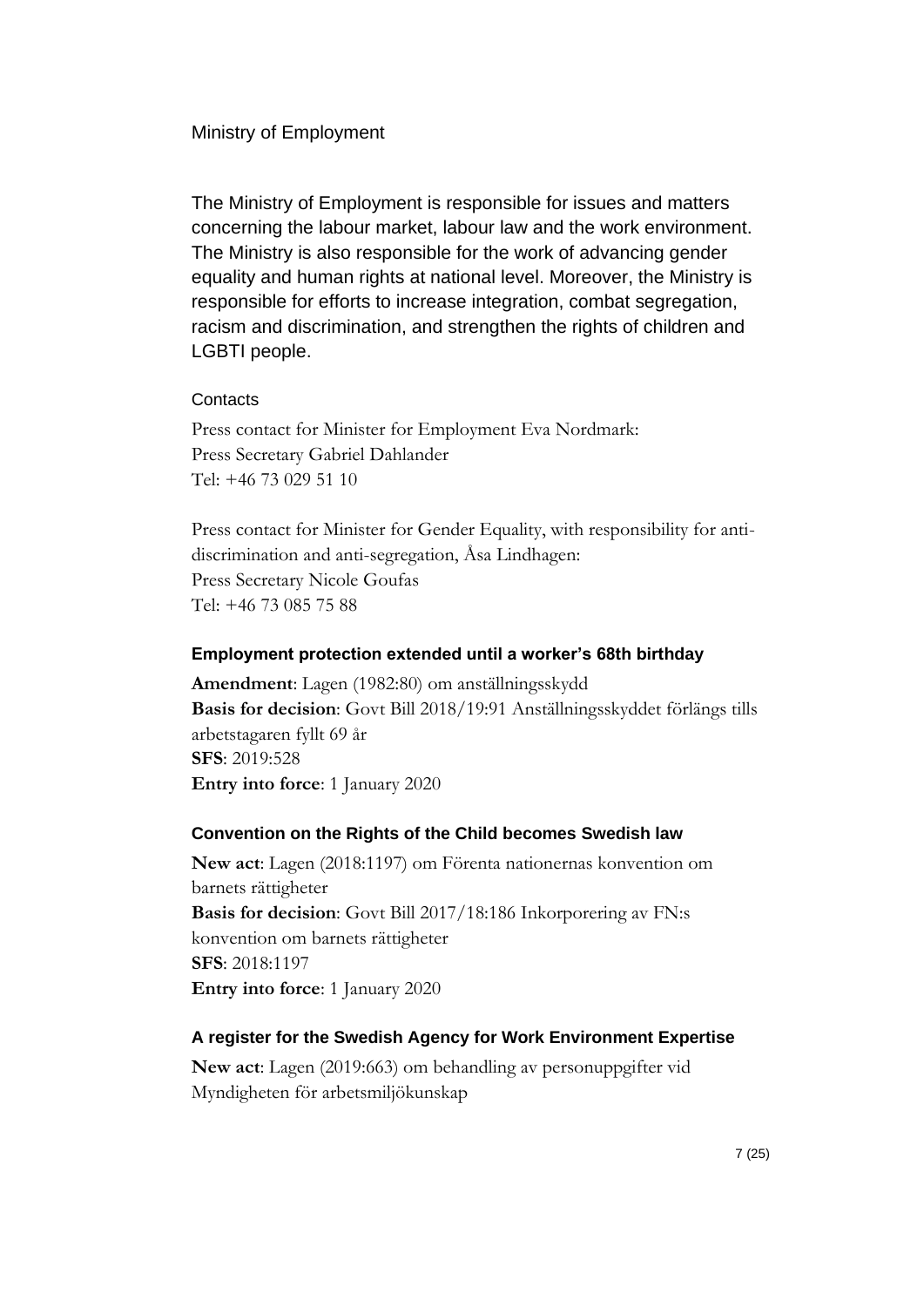**Basis for decision**: Govt Bill 2018/19:151 Behandling av personuppgifter vid Myndigheten för arbetsmiljökunskap **SFS**: 2019:663 **Entry into force**: 1 March 2020

## <span id="page-7-0"></span>**Ceiling raised for wage subsidies and sheltered employment with public sector employers**

**Amendment:** Förordningen (2017:462) om särskilda insatser för personer med funktionsnedsättning som medför nedsatt arbetsförmåga **SFS:** 2019:794 **Entry into force**: 1 January 2020

## <span id="page-7-1"></span>**Increased hours of civic orientation for newly arrived immigrants**

**Amendment**: Förordningen (2010:1138) om samhällsorientering för vissa nyanlända invandrare **SFS**: 2019:000 **Entry into force**: 1 February 2020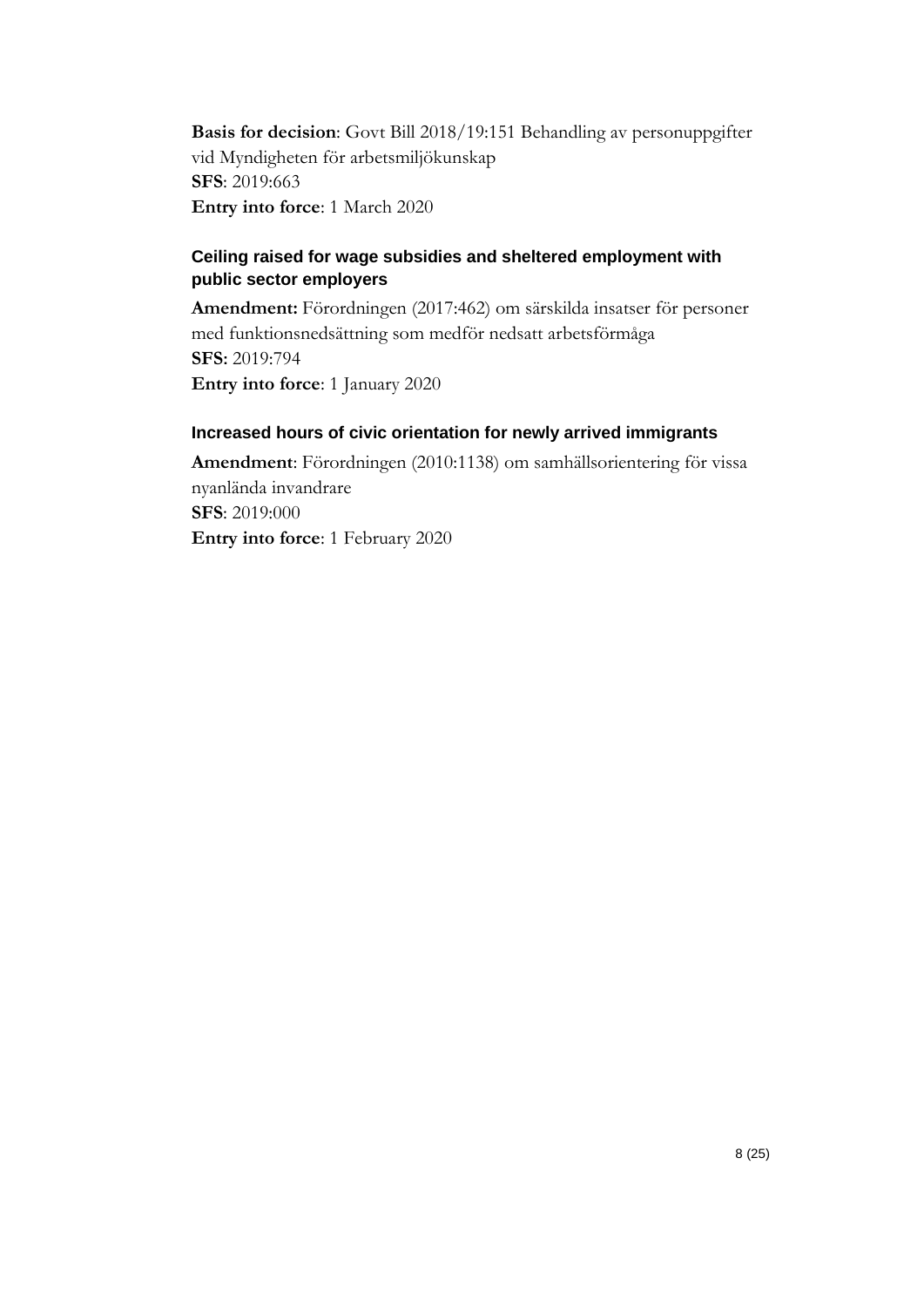#### <span id="page-8-0"></span>Ministry of Finance

The Ministry of Finance is responsible for issues concerning central government finances, including coordination of the central government budget, forecasts and analyses, tax issues, and management and administration of central government activities. The Ministry is also responsible for matters concerning financial markets, housing and community planning, and consumer legislation.

#### **Contacts**

Press contacts for Minister for Finance Magdalena Andersson: Press Secretary Mirjam Kontio Tel: +46 73 074 05 57 Press Secretary Isabel Lundin Tel: +46 76 296 46 38

Press contacts for Minister for Financial Markets and Housing, Deputy Minister for Finance, Per Bolund: Press Secretary (acting) Martin Candell Tel: +46 73 802 32 49 Press Secretary Frida Färlin Tel: +46 73 078 52 24

Press contact for Minister for Public Administration Lena Micko: Press Secretary Jonas Lannering Tel: +46 73 057 23 36

## <span id="page-8-1"></span>**New regulations for resolving disputes concerning interpretation and application of tax agreements in the EU**

**New act:** Lag om tvistlösningsförfarande i ärenden som rör skatteavtal inom Europeiska unionen **New ordinance:** Förordning om tvistlösningsförfarande i ärenden som rör skatteavtal inom Europeiska unionen **Basis for decision:** Govt Bill 2018/19:143 Genomförande av direktivet om skattetvistlösningsmekanismer inom EU **SFS:** 2019:601–602 **Entry into force:** 1 November 2019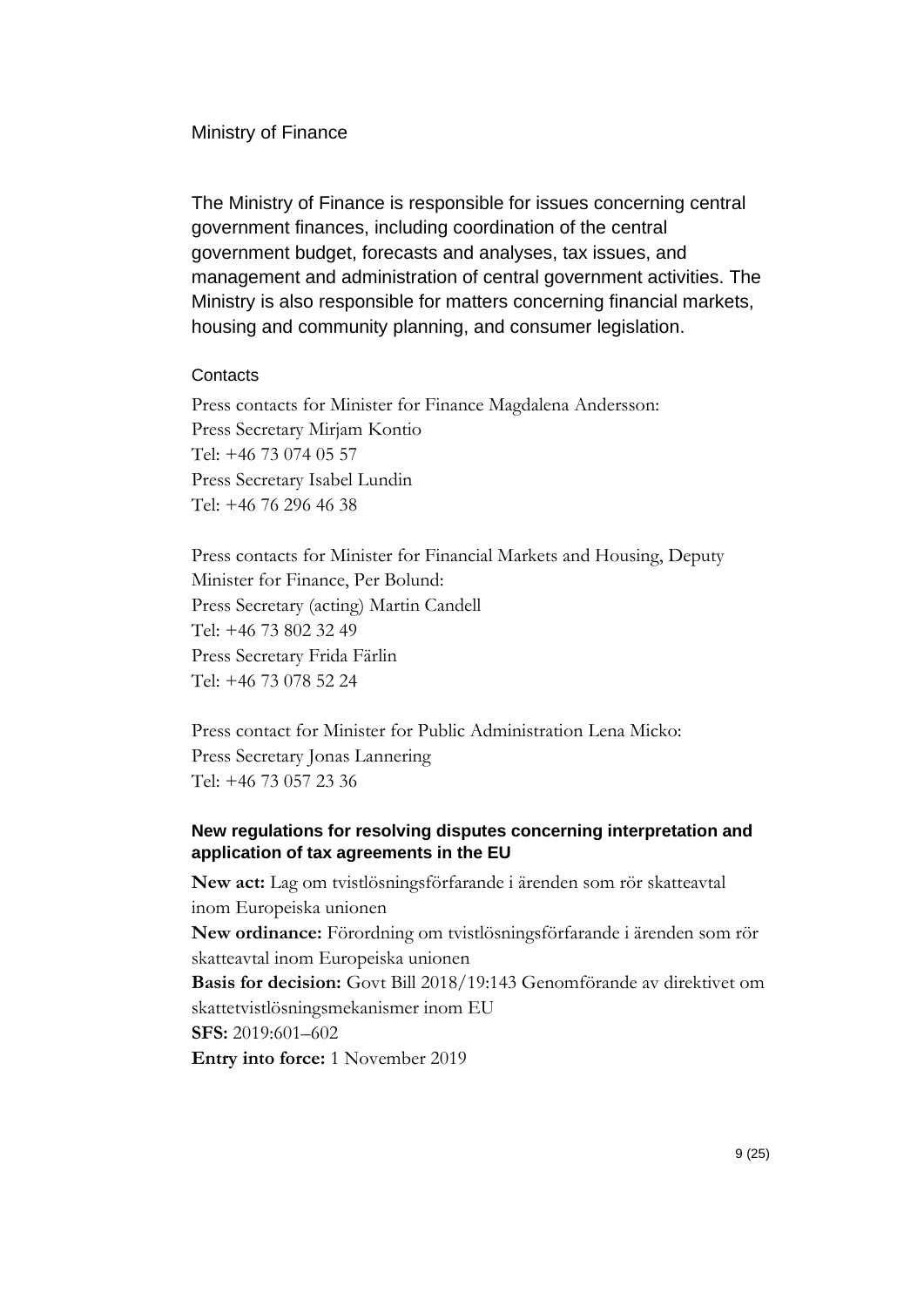#### <span id="page-9-0"></span>**Reduced fuel tax from 1 January 2020**

**Amendment:** Lag om ändring i lagen (1994:1776) om skatt på energi **Basis for decision:** Govt Bill 2019/20:24 Sänkt skatt på drivmedel **SFS:** 2019:1244 **Entry into force:** 1 January 2020

#### <span id="page-9-1"></span>**'Austerity tax' abolished**

**Amendment:** Inkomstskattelagen (1999:1229) **Basis for decision:** Govt Bill 2019/20:1 Budgetpropositionen för 2020 (volume 1b, section 12.1) **Entry into force:** 1 January 2020 **SFS:** 2019:1164

#### <span id="page-9-2"></span>**Additional tax cuts for people over 65**

**Amendment:** Inkomstskattelagen (1999:1229) **Basis for decision:** Govt Bill 2019/20:1 Budgetpropositionen för 2020 (volume 1b, section 12.2) **SFS:** 2019:1164 **Entry into force:** 1 January 2020

## <span id="page-9-3"></span>**Electronic payment requirement in order to benefit from tax credits for domestic services and for building repairs, maintenance and improvement**

**Amendment:** Inkomstskattelagen (1999:1229) **Basis for decision:** Govt Bill 2019/20:1 Budgetpropositionen för 2020 (volume 1b, section 12.3) **SFS:** 2019:1164 **Entry into force:** 1 January 2020

#### <span id="page-9-4"></span>**Extended provisions to combat tax avoidance**

**Amendments:** Inkomstskattelagen (1999:1229), and lagen (1986:468) om avräkning av utländsk skatt **Basis for decision:** Govt Bill 2019/20:13 Genomförande av regler i EU:s direktiv mot skatteundandraganden för att neutralisera effekterna av hybrida missmatchningar **SFS:** 2019:000 **Entry into force:** 1 January 2020

#### <span id="page-9-5"></span>**Possibility to run a business as an occupational pension company**

**New act:** Lag (2019:742) om tjänstepensionsföretag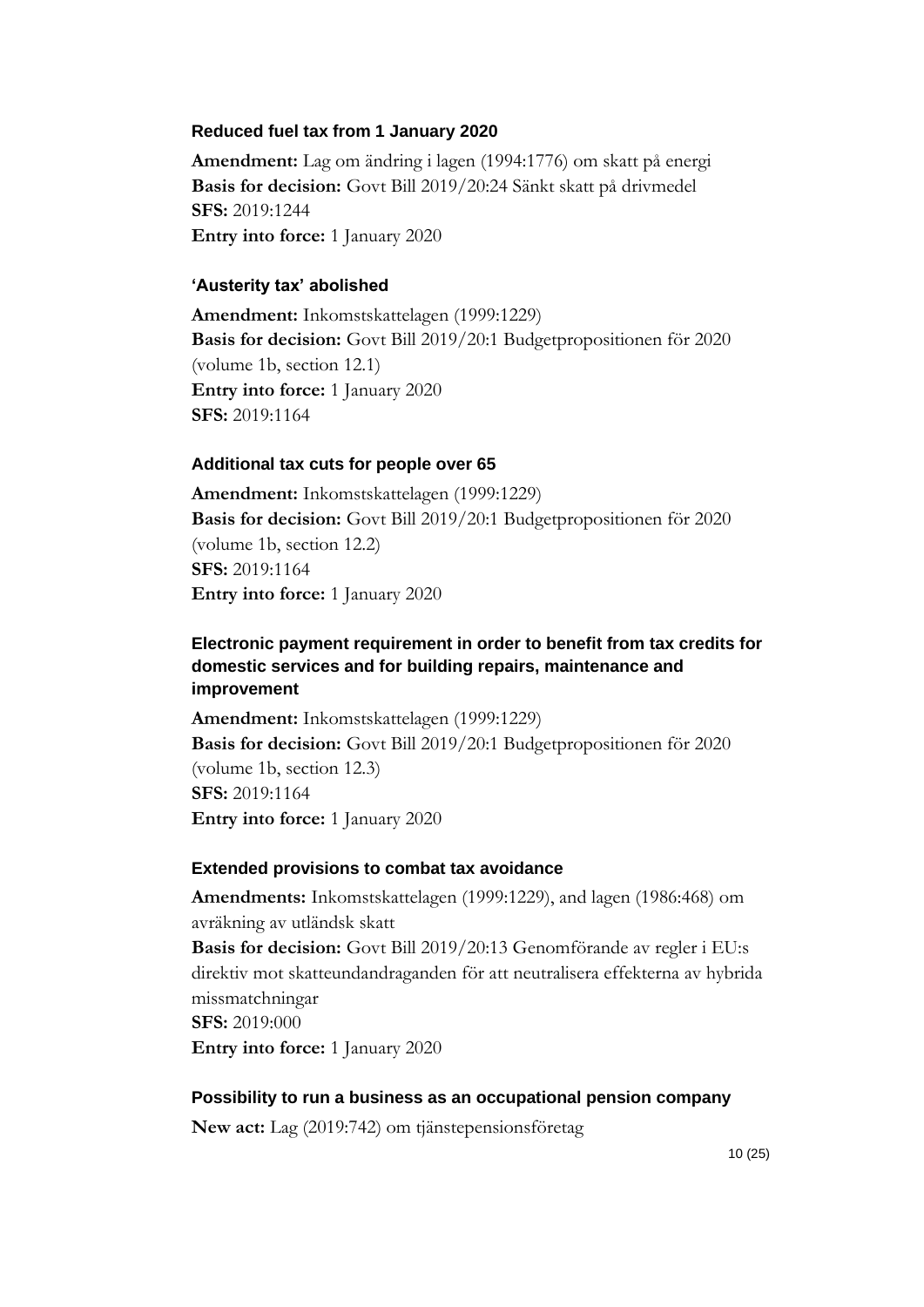**New ordinance:** Förordning (2019:809) om tjänstepensionsföretag **Amendments:** Försäkringsrörelselagen (2010:2043), and other acts and ordinances **Basis for decision:** Govt Bill 2018/19:158 En ny reglering för tjänstepensionsföretag **SFS:** 2019:742–773 and 2019:809-821 **Entry into force:** 15 December 2019

## <span id="page-10-0"></span>**Requirement for banks to provide cash services throughout the country**

**Amendments:** Lag (2010:751) om betaltjänster, and förordning (2010:1008) om betaltjänster **Basis for decision:** Govt Bill 2019/20:23 Skyldighet för kreditinstitut att tillhandahålla kontanttjänster **SFS:** 2019:1226–1229 **Entry into force:** 1 January 2020

#### <span id="page-10-1"></span>**County councils become regions**

**Amendments:** Kommunallagen (2017:725), vallagen (2005:837), and other acts and ordinances **Basis for decision:** Govt Bill 2018/19:162 En ny beteckning för kommuner på regional nivå och vissa frågor om regionindelning **SFS:** 2019:835, 2019:923, etc. **Entry into force:** 1 January 2020

#### <span id="page-10-2"></span>**A more equal financial footing for municipalities and regions**

**Amendment:** Lag (2004:773) om kommunalekonomisk utjämning **Basis for decision:** Govt Bill 2019/20:11 Ändringar i kostnadsutjämningen för kommuner och landsting **SFS:** 2019:796 **Entry into force**: 1 January 2020

## <span id="page-10-3"></span>**Benefit crime even when payments are made in certain cases to companies**

**Amendments:** Bidragsbrottslagen (2007:612), and lagen (2008:206) om underrättelseskyldighet vid felaktiga utbetalningar från välfärdssystemen **Basis for decision:** Govt Bill 2018/19:132 Ett starkare skydd för välfärdssystemen **SFS:** 2019:652–653 **Entry into force**: 1 January 2020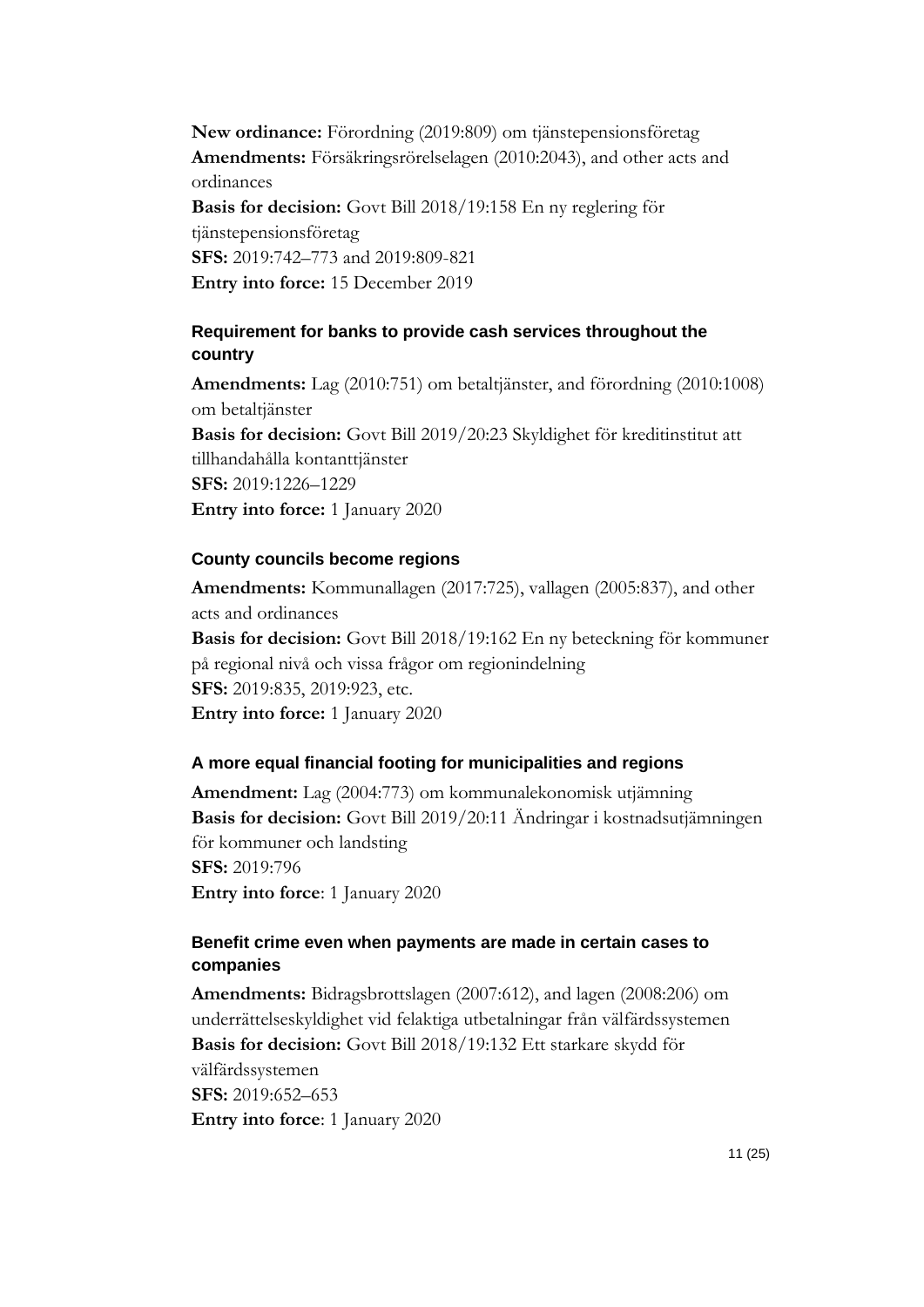#### <span id="page-11-0"></span>Ministry of Defence

The Ministry of Defence is responsible for Sweden's military defence and its support agencies. It plans international operations and security-building activities at strategic level, and tasks government agencies with implementing and following up such operations.

#### **Contact**

Press contact for Minister for Defence Peter Hultqvist: Press Secretary Toni Eriksson Tel: +46 73 072 83 16

#### <span id="page-11-1"></span>**More potential protected objects and increased protection against unmanned vehicles**

**Amendments:** Skyddslagen (2010:305), kamerabevakningslagen (2018:1200), skyddsförordningen (2010:523), and förordningen (1992:98) om användande av skjutvapen vid vakttjänst inom Försvarsmakten **Basis for decision:** Govt Bill 2018/19:127 Skyddsobjekt och obemannade farkoster **SFS:** 2019:696–697, 2019:775, 2019:941, 2019:1163 and 2019:1169 **Entry into force:** 1 January 2020

## <span id="page-11-2"></span>**Exemptions from investigation of misconduct in defency and security policy research**

**New ordinance:** Förordning (2019:1176) om undantag från prövning av oredlighet i forskning inom det försvars- och säkerhetspolitiska området **Basis for decision:** Memorandum Undantag inom det försvars- och säkerhetspolitiska området från lagen om ansvar för god forskningssed och prövning av oredlighet i forskning (Fö2019/00752/RS) **SFS:** 2019:1176 **Entry into force:** 1 January 2020

#### <span id="page-11-3"></span>**Regional military staffs established in the Swedish Armed Forces**

**Amendment:** Förordningen (2007:1266) med instruktion för Försvarsmakten **Basis for decision:** Govt Bill 2019/20:1 Budgetpropositionen för 2020 **SFS:** 2019:000 **Entry into force:** 1 February 2020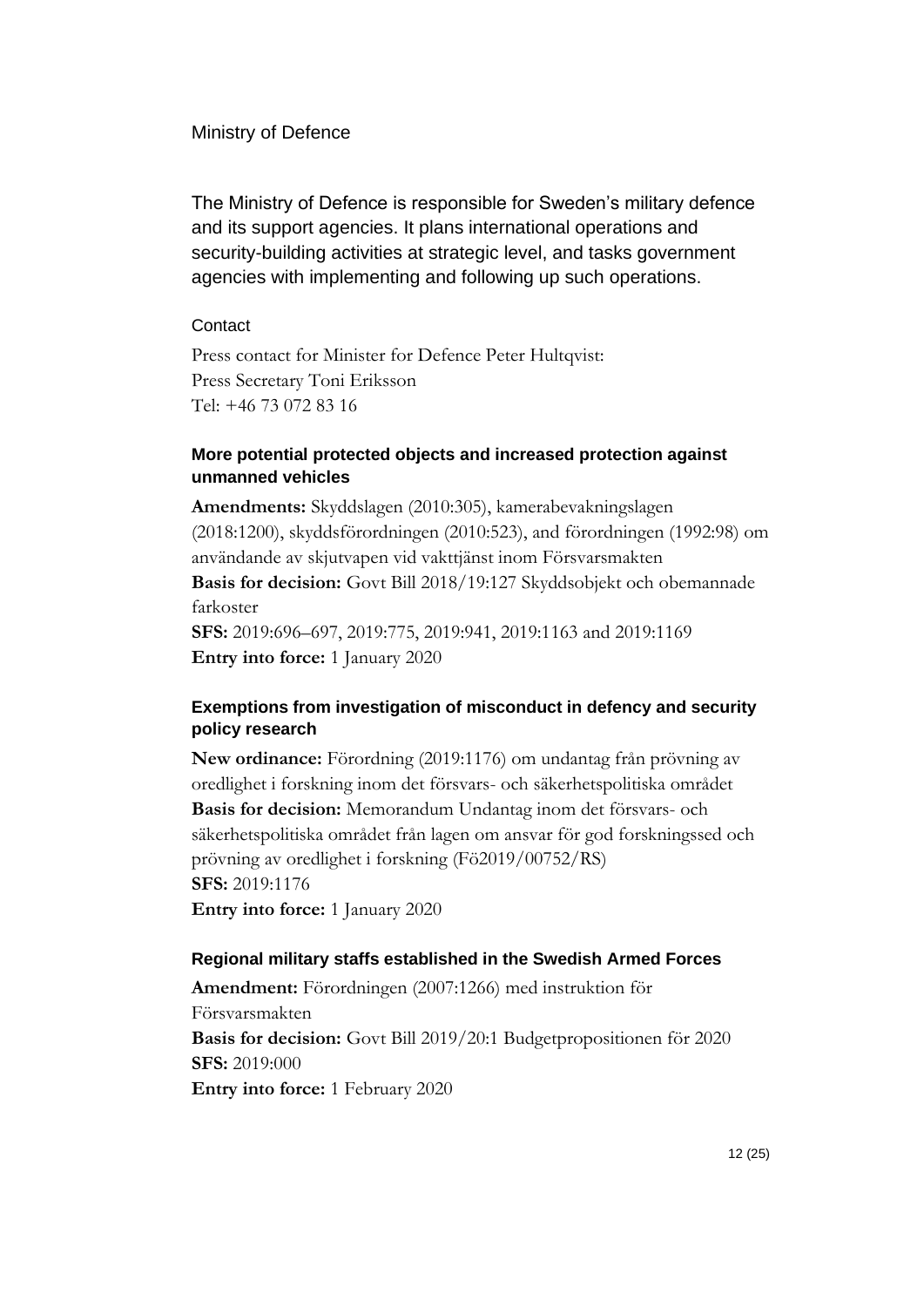#### <span id="page-12-0"></span>Ministry of Infrastructure

## The Ministry of Infrastructure is responsible for issues concerning transport, energy, digital development policy and infrastructure.

#### **Contacts**

Press contact for Minister for Infrastructure Tomas Eneroth: Press Secretary Karin Röding Boman Tel: +46 76 116 65 62

Press contact for Minister for Energy and Digital Development Anders Ygeman: Press Secretary Fredrik Persson Tel: +46 73 072 81 36

## <span id="page-12-1"></span>**Protection of Sweden's security when radio transmitters are used**

**Amendment:** Lagen (2003:389) om elektronisk kommunikation **Basis for decision:** Govt Bill 2019/20:15 Skydd av Sveriges säkerhet vid radioanvändning **SFS:** 2019:1206 **Entry into force**: 1 January 2020

## <span id="page-12-2"></span>**Investment subsidy for energy storage extended**

**Amendment:** Förordningen (2016:899) om bidrag till lagring av egenproducerad elenergi **Basis for decision:** Regleringsbrev till Energimyndigheten **SFS:** 2019:1247 **Entry into force**: 1 January 2020

## <span id="page-12-3"></span>**Amended requirements for energy metering in buildings**

**Amendment:** Förordningen (2014:348) om energimätning i byggnader **Basis for decision:** Promemorian Förbättrat genomförande av direktivet om energieffektivitet – Individuell mätning av värme och tappvarmvatten i befintlig bebyggelse **SFS:** 2019:656 **Entry into force:** 1 December 2019, transitional provisions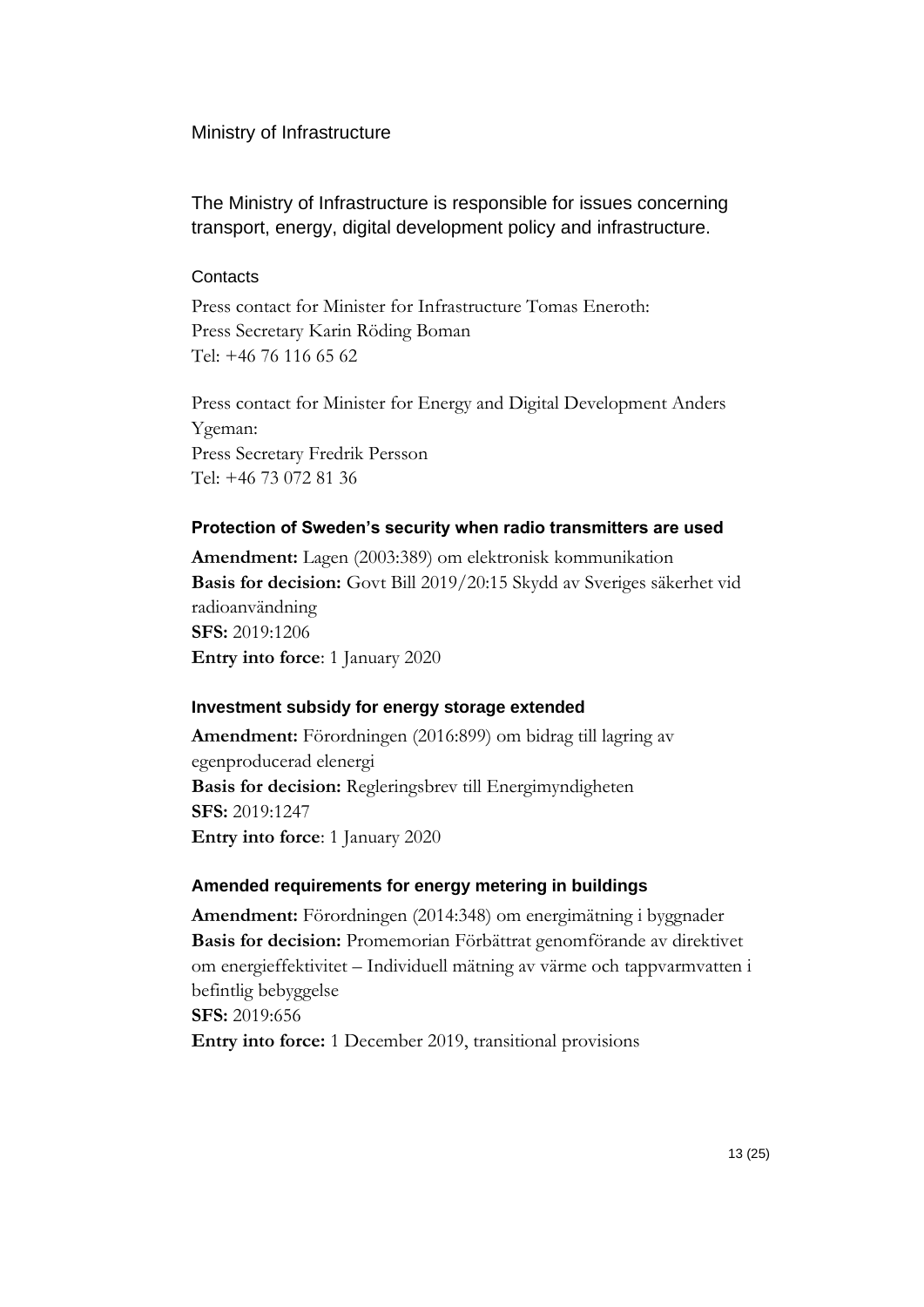#### <span id="page-13-0"></span>Ministry of Justice

The Ministry of Justice is responsible for legislation in a range of different areas, including constitutional and administrative law, civil law, procedural law, criminal law, and migration and asylum law. The acts and ordinances in this compilation reflect the scope of the Ministry's areas of responsibility.

#### **Contacts**

Press contacts for Minister for Justice and Migration Morgan Johansson: Press Secretary Sofie Rudh Tel: +46 72 545 74 21 Press Secretary Adriana Haxhimustafa Tel: +46 70 266 31 05

Press contacts for Minister for Home Affairs Mikael Damberg: Press Secretary Natali Sial Tel: +46 72 520 54 49 Press Secretary Per Strängberg Tel: +46 73 093 90 56

#### <span id="page-13-1"></span>**Reduced capital requirement for private limited companies**

**Amendment:** Aktiebolagslagen (2005:551) **Basis for decision:** Govt Bill 2019/20:21 Lägre kapitalkrav för privata aktiebolag (Committe Report 2019/2020:CU5, Riksdag Communication 2019/20:000), and memorandum Lägre kapitalkrav för privata aktiebolag. **SFS:** 2019:1264

**Entry into force:** 1 January 2020

## <span id="page-13-2"></span>**Daily allowance entitlement restricted for asylum seekers who choose to live in areas with socioeconomic challenges**

**Amendments:** Lagen (1994:137) om mottagande av asylsökande m.fl. och förordningen (1994:361) om mottagande av asylsökande m.fl. **Basis for decision:** Govt Bill 2019/20:10 Ett socialt hållbart eget boende för asylsökande **SFS:** 2019:1204–1205 **Entry into force:** 1 January 2020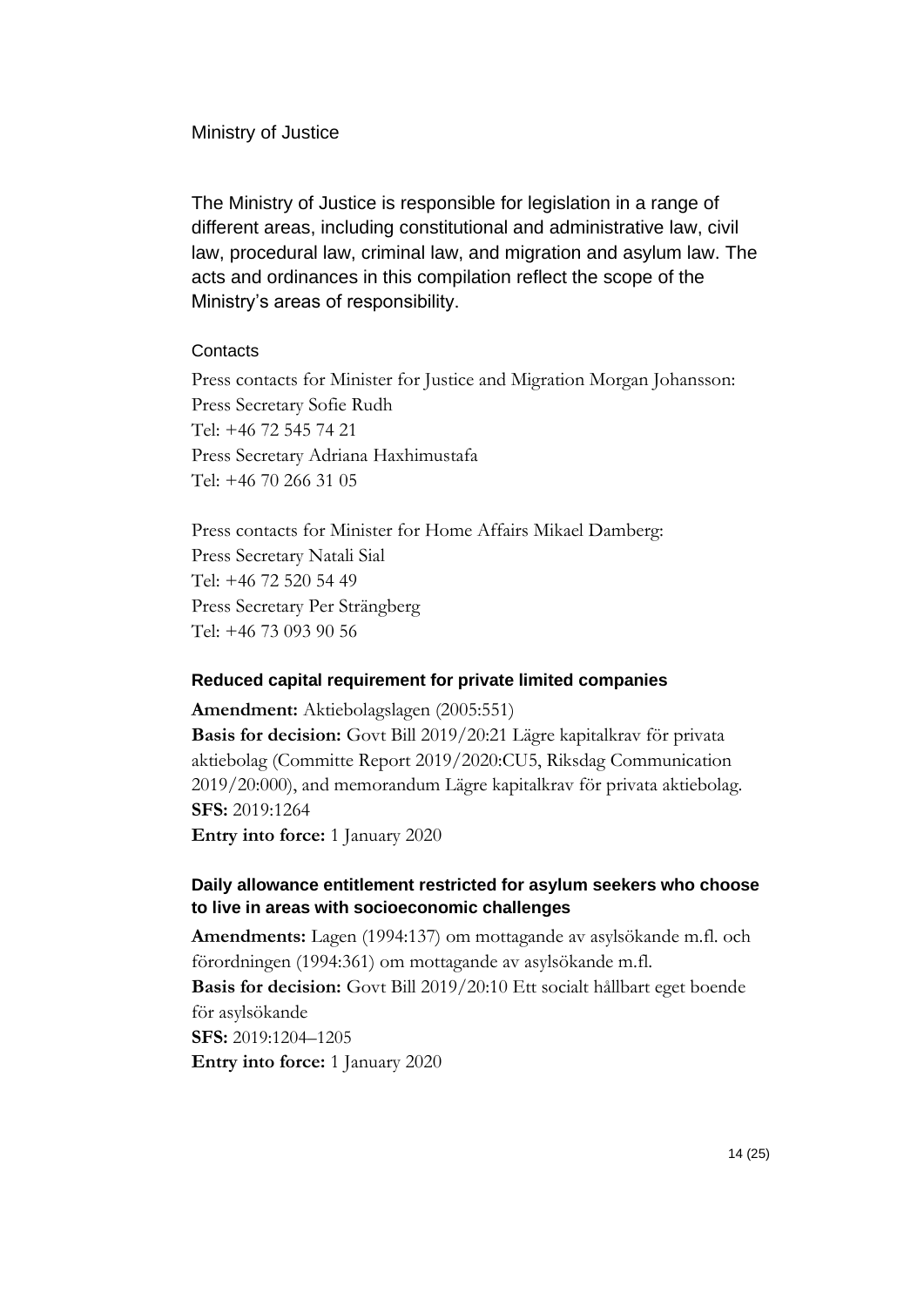## <span id="page-14-0"></span>**New rules on residence permits for research and higher education studies**

**Amendments:** Utlänningslagen (2005:716), lagen (2008:290) om godkännande för forskningshuvudmän att ta emot gästforskare, and other acts and ordinances

**Basis for decision:** Govt Bill 2019/20:9 Nya regler om uppehållstillstånd för forskning och studier inom högre utbildning **SFS:** 2019:1208–1214 **Entry into force:** 1 January 2020

#### <span id="page-14-1"></span>**Extended possibilities for migration courts to refer cases**

**Amendment:** Lagen (2016:1139) om ändring i lagen (1971:289) om allmänna förvaltningsdomstolars behörighet **Basis for decision:** Govt Bill 2019/20:19 Förlängda möjligheter för migrationsdomstolarna att överlämna mål, and memorandum Förlängda möjligheter för migrationsdomstolarna att överlämna mål (Ju2018/05347/DOM) **SFS:** 2019:000

#### <span id="page-14-2"></span>**Continued and expanded pilot project to fast-track criminal cases**

**Amendments:** Lagen (2018:160) om försök med tillgänglighetsdelgivning i brottmål, and förordningen (2017:1028) om en försöksverksamhet med snabbare handläggning av brott

**Basis for decision:** Govt Bill 2018/19:139 Fortsatt giltighet av lagen om försök med tillgänglighetsdelgivning i brottmål, and Ministry Publication Series 2018:9 Snabbare lagföring **SFS:** 2019:665 and 2019:675

**Entry into force:** 1 January 2020

#### <span id="page-14-3"></span>**Preparedness for appointing public defence counsels**

**Amendment:** Förordningen (1988:31) om tingsrätternas beredskap för prövning av häktningsfrågor m.m.

**Basis for decision:** Memorandum En utvidgad beredskap för brådskande beslut om förordnande av offentlig försvarare, Ju2019/01691/DOM **SFS:** 2019:673

**Entry into force:** 10 December 2019 and 1 April 2020

<span id="page-14-4"></span>**Making it easier for law enforcement authorities to put up cameras Amendment:** Kamerabevakningslagen (2018:1200)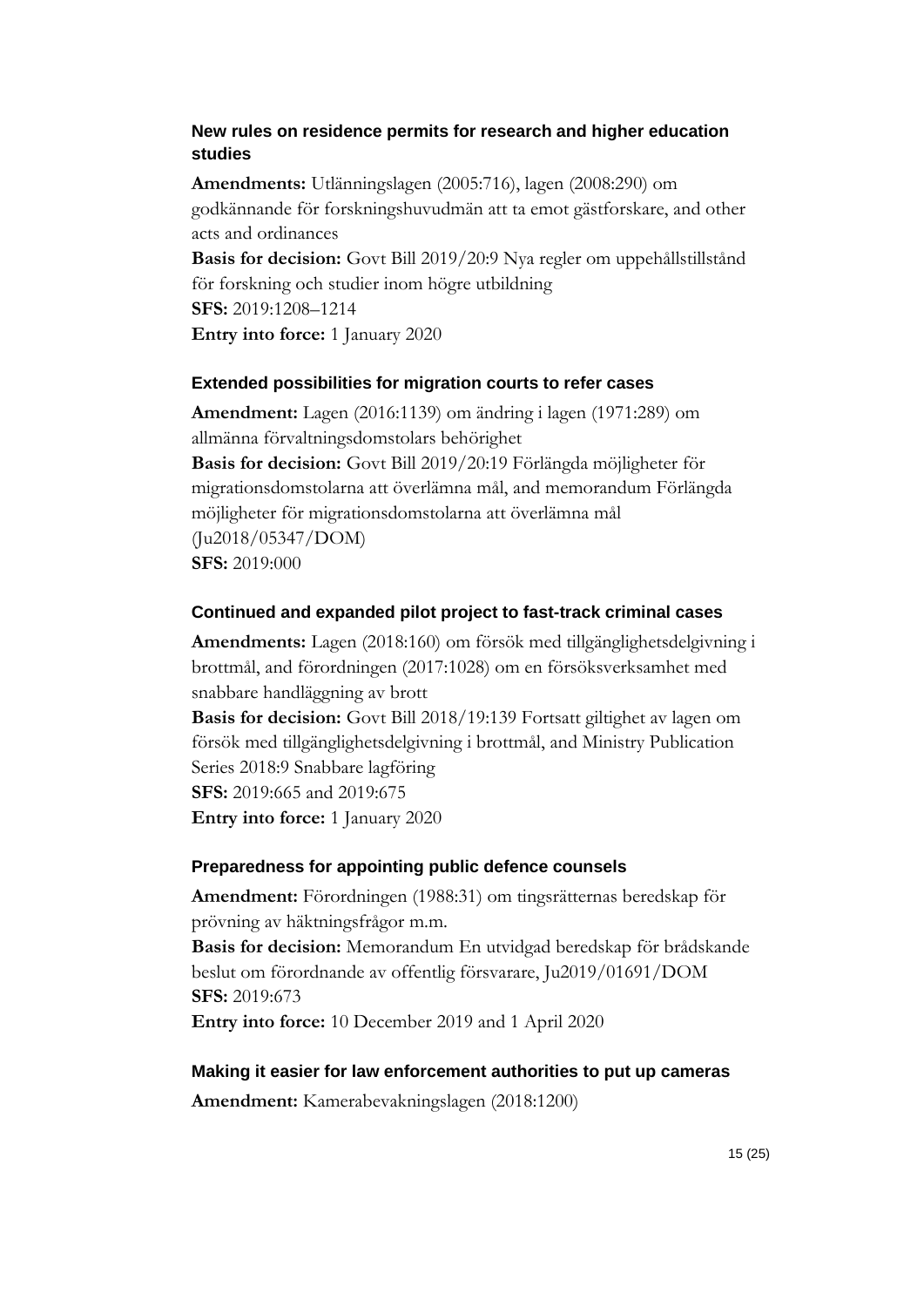**Basis for decision:** Govt Bill 2018/19:147 Kamerabevakning i brottsbekämpningen – ett enklare förfarande **SFS:** 2019:1163 **Entry into force:** 1 January 2020

#### <span id="page-15-0"></span>**A specific register for the Swedish Security Service**

**New act:** Lagen om Säkerhetspolisens behandling av personuppgifter **New ordinance:** Förordning om Säkerhetspolisens behandling av personuppgifter **Amendments:** Consequential amendments to a number of acts and ordinances **Basis for decision:** Govt Bill 2018/19:163 Ny lag om Säkerhetspolisens behandling av personuppgifter **SFS:** 2019:1182 **Entry into force:** 1 January 2020

#### <span id="page-15-1"></span>**Stricter penalties for murder**

**Amendment:** Brottsbalken **Basis for decision:** Govt Bill 2018/19:138 Straffet för mord **SFS:** 2019:805 **Entry into force:** 1 January 2020

#### <span id="page-15-2"></span>**Stronger criminal law protection for elected representatives**

**Amendment:** Brottsbalken **Basis for decision:** Govt Bill 2018/19:154 Brott mot förtroendevalda **SFS:** 2019:828 and 2019:839 **Entry into force:** 1 and 2 January 2020

## <span id="page-15-3"></span>**Stricter penalties for exploitation of a child through the purchase of a sexual act**

**Amendment:** Brottsbalken **Basis for decision:** Govt Bill 2018/19:157 Straffrättsliga åtgärder mot utnyttjande av barn genom köp av sexuell handling **SFS:** 2019:000 **Entry into force:** 1 January 2020

## <span id="page-15-4"></span>**Stronger criminal law protection for emergency service activities and the exercise of public authority**

**Amendment:** Brottsbalken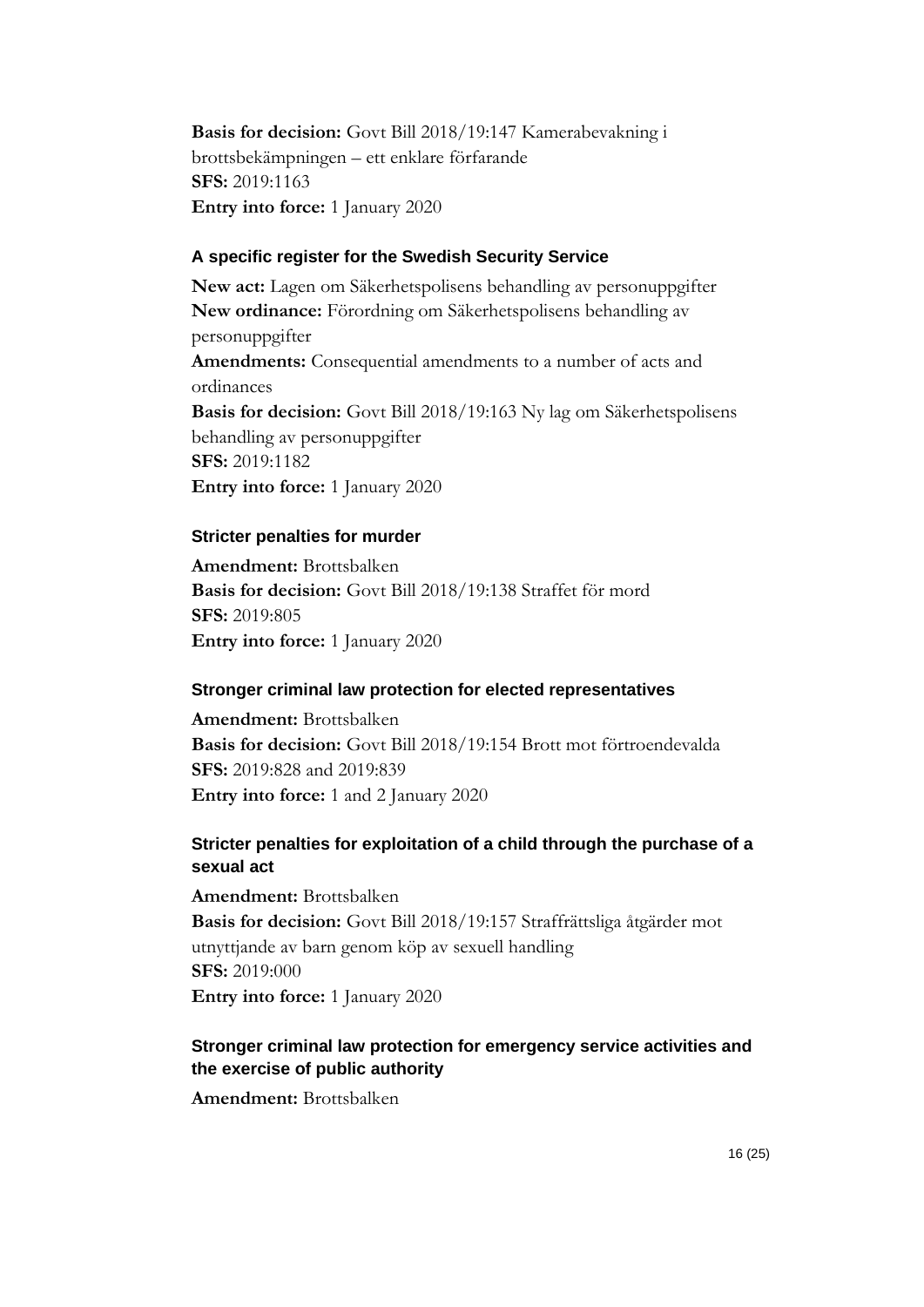**Basis for decision:** Govt Bill 2018/19:155 Ett stärkt straffrättsligt skydd för blåljusverksamhet och myndighetsutövning **SFS:** 2019:1162 **Entry into force:** 1 January 2020

#### <span id="page-16-0"></span>**Stricter criminal sanctions against companies**

**Amendment:** Brottsbalken **Basis for decision:** Govt Bill 2018/19:164 Skärpta straffrättsliga sanktioner mot företag **SFS:** 2019:829 **Entry into force:** 1 January 2020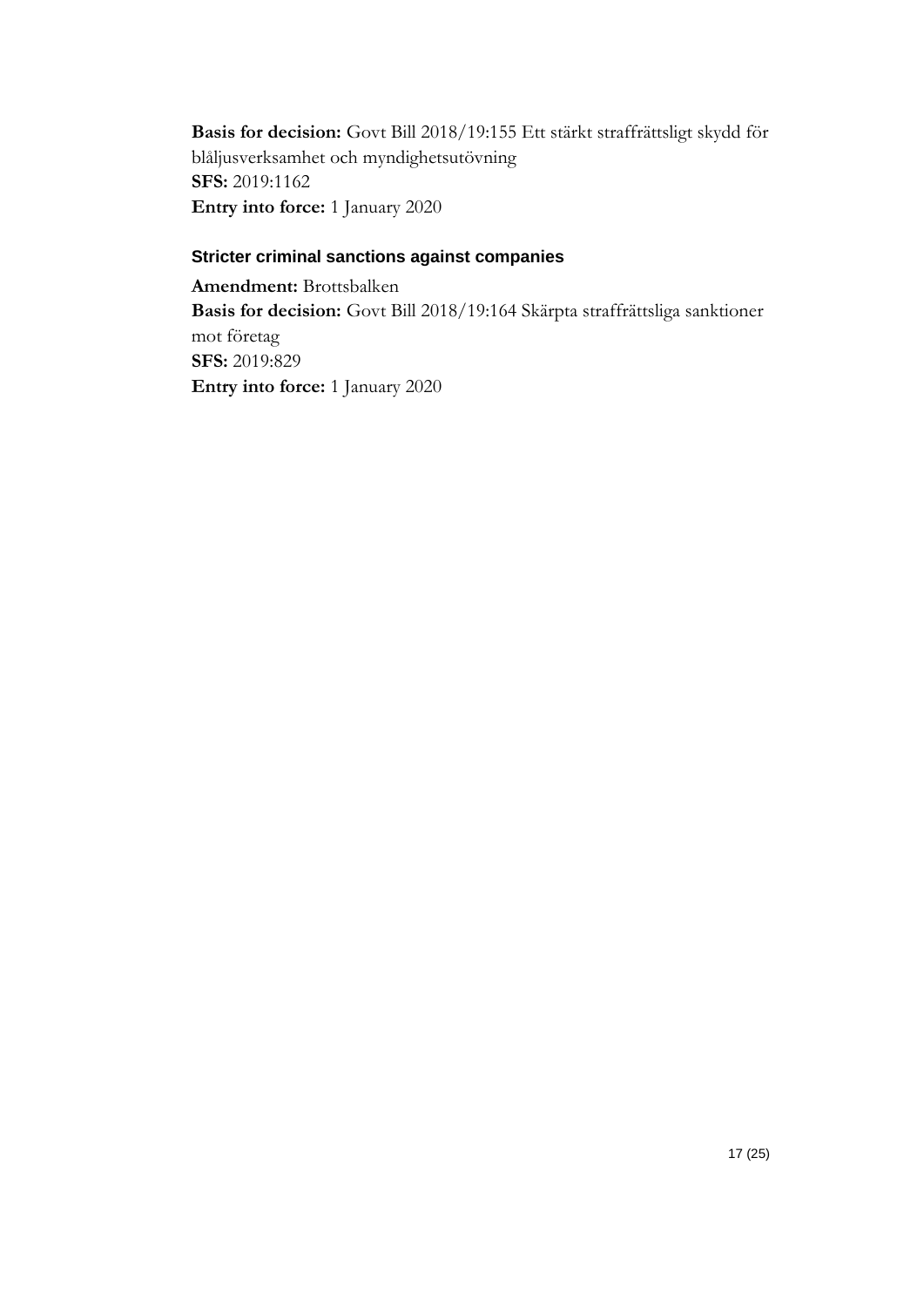## <span id="page-17-0"></span>Ministry of Culture

The Ministry of Culture is responsible for issues concerning culture, democracy, media, the national minorities, and the language and culture of the Sami people. The Ministry is also responsible for sport, youth policy and issues concerning civil society, faith communities, and burial and cremation services.

## **Contact**

Press contact for Minister for Culture and Democracy Amanda Lind: Press Secretary Josefin Sasse Tel: +46 73 077 94 69

## <span id="page-17-1"></span>**Umeå Municipality attached to the administrative area for Meänkieli**

**Amendment:** Förordningen (2009:1299) om nationella minoriteter och minoritetsspråk **Basis for decision:** Govt Bill 2019/20:1 Budgetpropositionen för 2020, expenditure area 1 **SFS:** 2019:657 **Entry into force:** 1 January 2020

#### <span id="page-17-2"></span>**Artform-neutral regulations on government grants to artists**

**New ordinance:** Förordning (2019:1269) om statsbidrag till konstnärer **Amendments:** Förordningen (1962:652) om Sveriges författarfond, förordningen (1976:528) om bidrag till konstnärer, förordningen (1983:190) om pensionsgrundande konstnärsbidrag m.m., and förordningen (1989:500) om vissa särskilda insatser på kulturområdet.

**Basis for decision**: Govt Bill 2019/20:1 Budgetpropositionen för 2020 och SOU 2018:23 Konstnär – oavsett villkor? **SFS**: 2019:000

**Entry into force**: 1 March 2020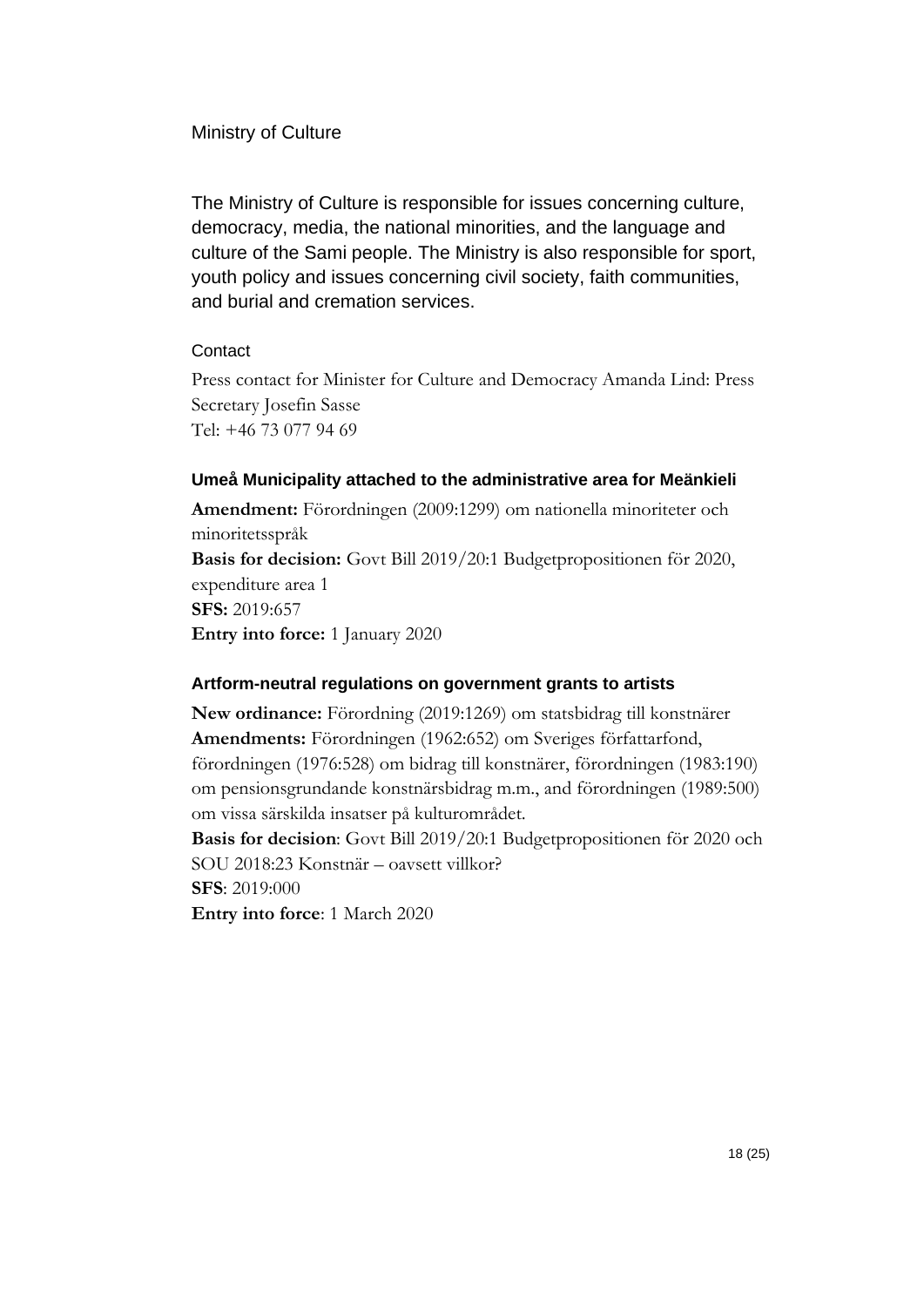#### <span id="page-18-0"></span>Ministry of the Environment

The Ministry of the Environment is responsible for issues concerning reduced climate emissions, a toxin-free everyday environment and strengthening biodiversity on land and in water. The Ministry is also responsible for issues concerning ecocycles and waste, radiation safety, protection and management of valuable natural habitats, and international environmental cooperation.

#### **Contacts**

Press contacts for Minister for Environment and Climate, and Deputy Prime Minister, Isabella Lövin: Press Secretary Jakob Lundgren Tel: +46 72 206 08 92 Press Secretary Robert Englund Tel: +46 73 044 89 65

## <span id="page-18-1"></span>**Amended conditions for the climate bonus when purchasing a car**

**Amendment**: Förordningen (2017:1334) om klimatbonusbilar **SFS**: 2019:1262 **Entry into force**: 1 January 2020

## <span id="page-18-2"></span>**Swedish Environmental Protection Agency appointed the competent authority for verification and reporting of emissions data from aviation**

**Amendment**: Förordningen (2004:1205) om handel med utsläppsrätter **SFS**: 2019:660 **Entry into force**: 1 January 2020

## <span id="page-18-3"></span>**Better implementation of the Waste Directive**

**Amendment**: Miljöbalken **Basis for decision**: Govt Bill 2019/20:22 Förbättrat genomförande av avfallsdirektivet **SFS**: 2019:1263 **Entry into force**: 1 January 2020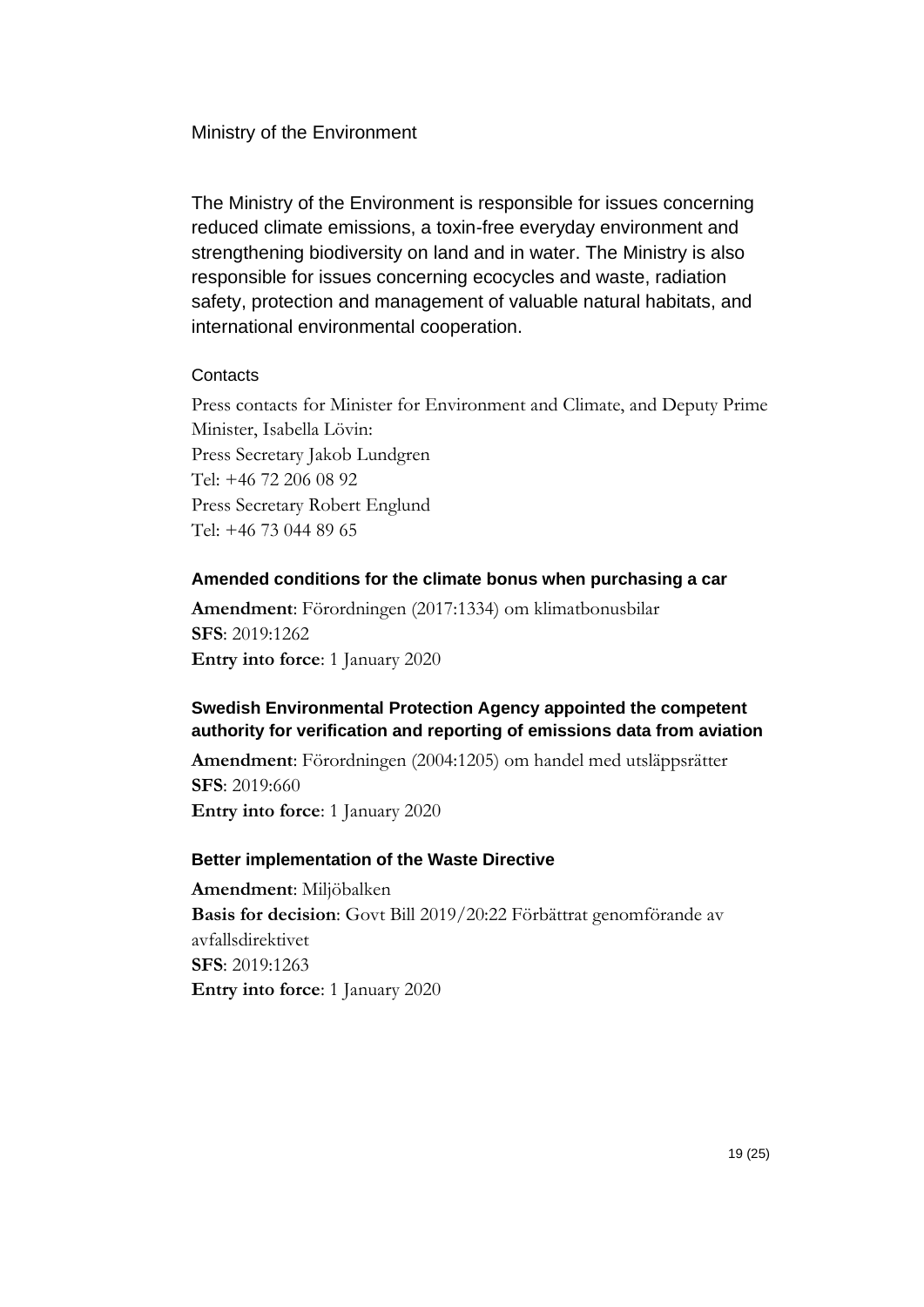<span id="page-19-0"></span>Ministry of Enterprise and Innovation

The Ministry of Enterprise and Innovation is responsible for issues concerning state-owned enterprises, the business sector, innovation, rural affairs, food and regional growth.

#### **Contacts**

Press contact for Minister for Business, Industry and Innovation Ibrahim Baylan: Press Secretary Sara Khatemi Tel: +46 76 129 67 08

Press contact for Minister for Rural Affairs Jennie Nilsson: Press Secretary Simon Andersson Tel: +46 73 032 60 36

## <span id="page-19-1"></span>**Support to fishermen affected by the cod-fishing ban in the Baltic Sea**

**New ordinance:** Förordning om stöd med anledning av förbudet att fiska torsk i Östersjön **SFS:** 2019:621 **Entry into force:** 31 October 2019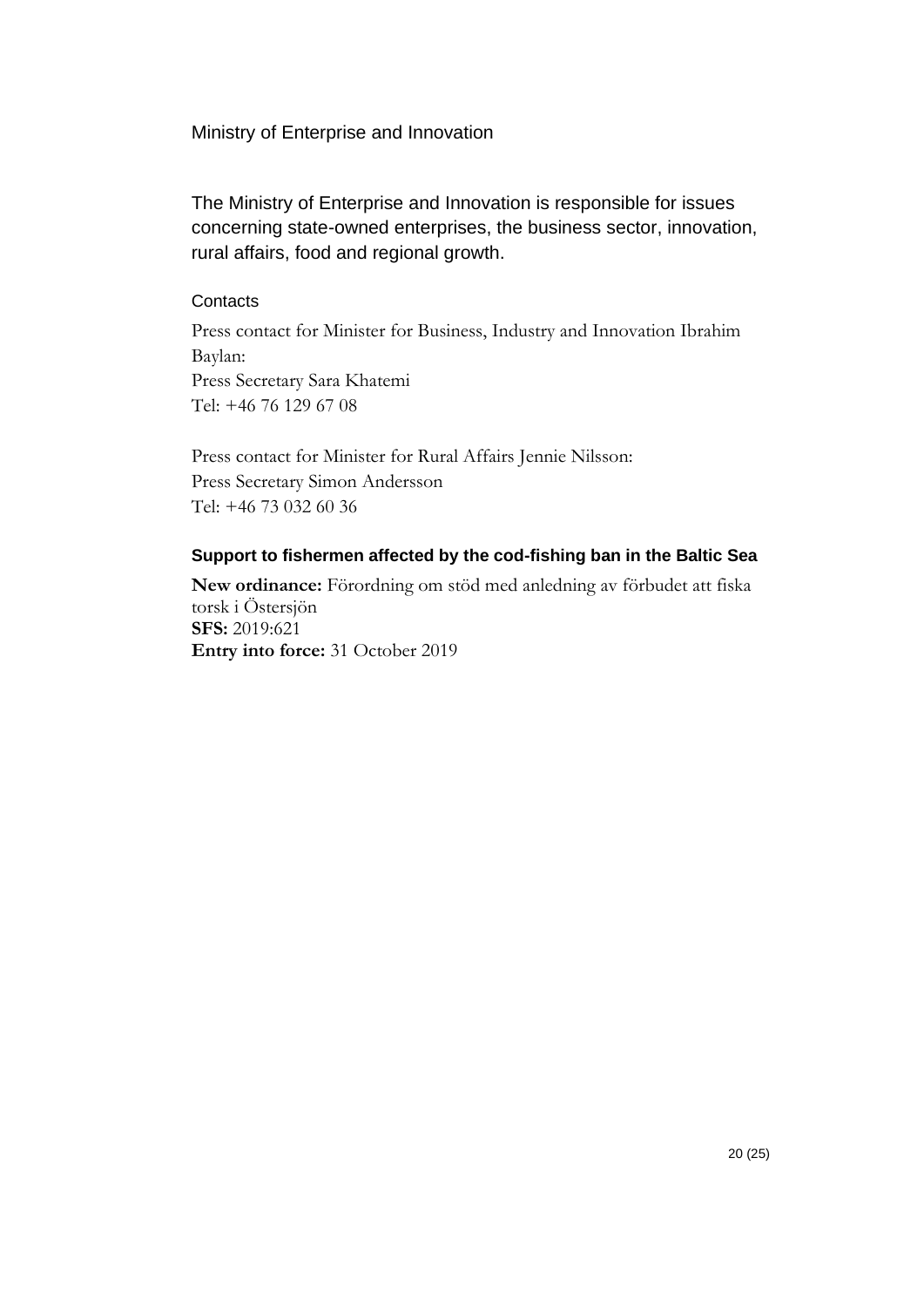<span id="page-20-0"></span>Ministry of Health and Social Affairs

The Ministry of Health and Social Affairs is responsible for issues concerning social welfare. This means promoting people's health and ensuring that sick people receive the care they need. The Ministry's area of responsibility includes insurance schemes that give people financial security when they are sick or elderly, or when their children are young. Issues such as individual and family care, support for people with disabilities and care of the elderly are also included. The Ministry also works on rights for people with disabilities and on issues related to the premium pension system.

#### **Contacts**

Press contact for Minister for Health and Social Affairs Lena Hallengren: Press Secretary Jasmina Sofic Tel: +46 73 085 72 64

Press contact for Minister for Social Security Ardalan Shekarabi: Press Secretary Viktor Nyberg Tel: +46 73 051 03 71

## <span id="page-20-1"></span>**Breathing counts among the basic needs that can confer entitlement to personal assistance**

**Amendment:** Lagen (1993:387) om stöd och service till vissa funktionshindrade **Basis for decision:** Govt Bill 2018/19:145 Personlig assistans för hjälp med andning **SFS:** 2019:618

**Entry into force:** 1 November 2019

## <span id="page-20-2"></span>**Extension of the possibility to have guarantee pensions paid out in the EEA and Switzerland, and in the United Kingdom**

**Amendment:** Socialförsäkringsbalken, and lagen (2019:168) om sociala trygghetsförmåner efter det att Förenade kungariket har lämnat Europeiska unionen

**Basis for decision:** Govt Bill 2018/19:131 Ytterligare fortsatt utbetalning av garantipension inom EES och Schweiz samt inom Förenade kungariket **SFS:** 2019:644–648

**Entry into force:** 31 December 2019 and 1 January 2020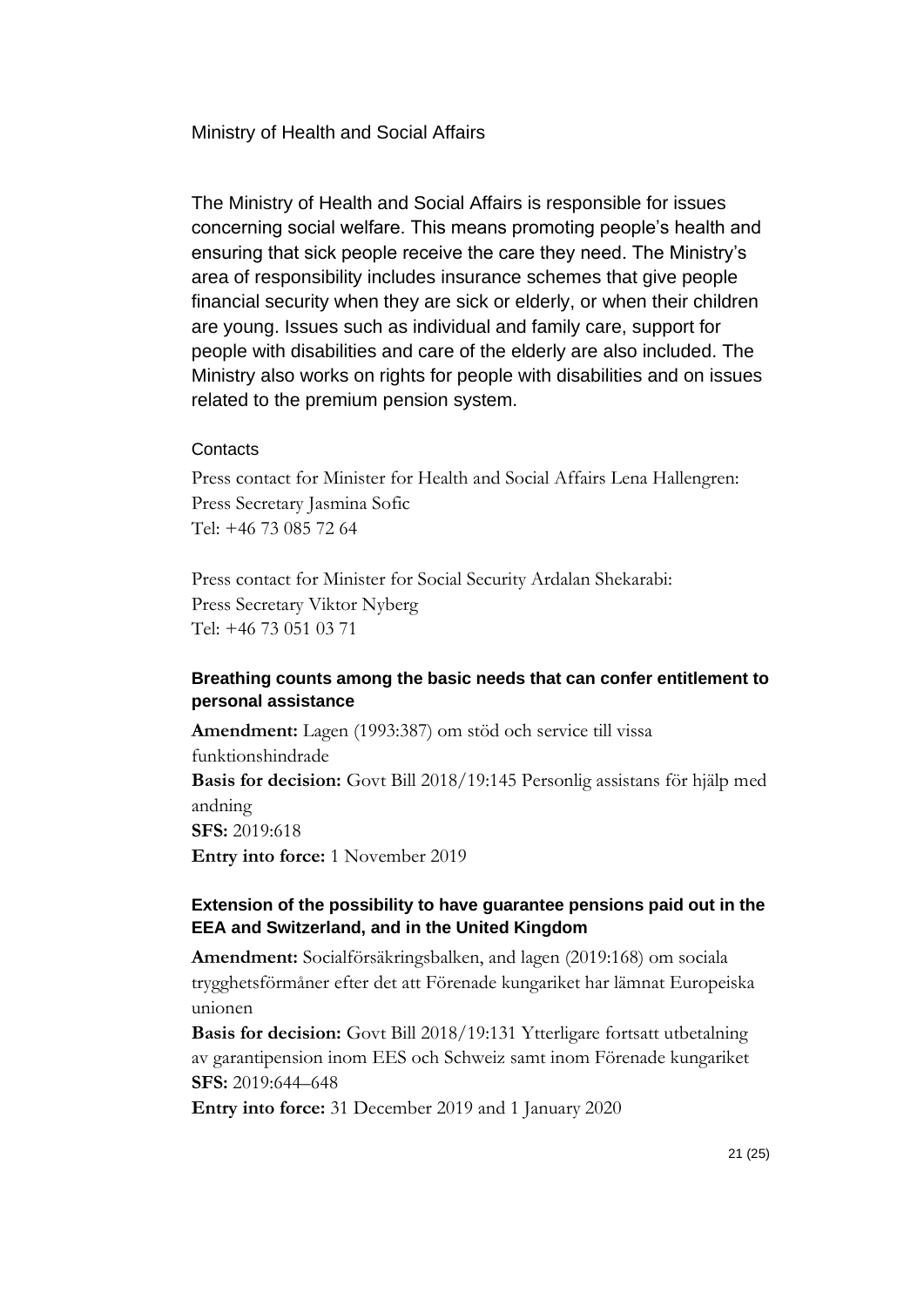#### <span id="page-21-0"></span>**'Benchmark age' introduced as new age-related term**

**Amendment:** Socialförsäkringsbalken, and lag (2009:47) om vissa kommunala befogenheter **Basis for decision:** Govt Bill 2018/19:133 En riktålder för höjda pensioner och följsamhet till ett längre liv **SFS:** 2019:649–650 **Entry into force:** 1 December 2019 and 1 January 2020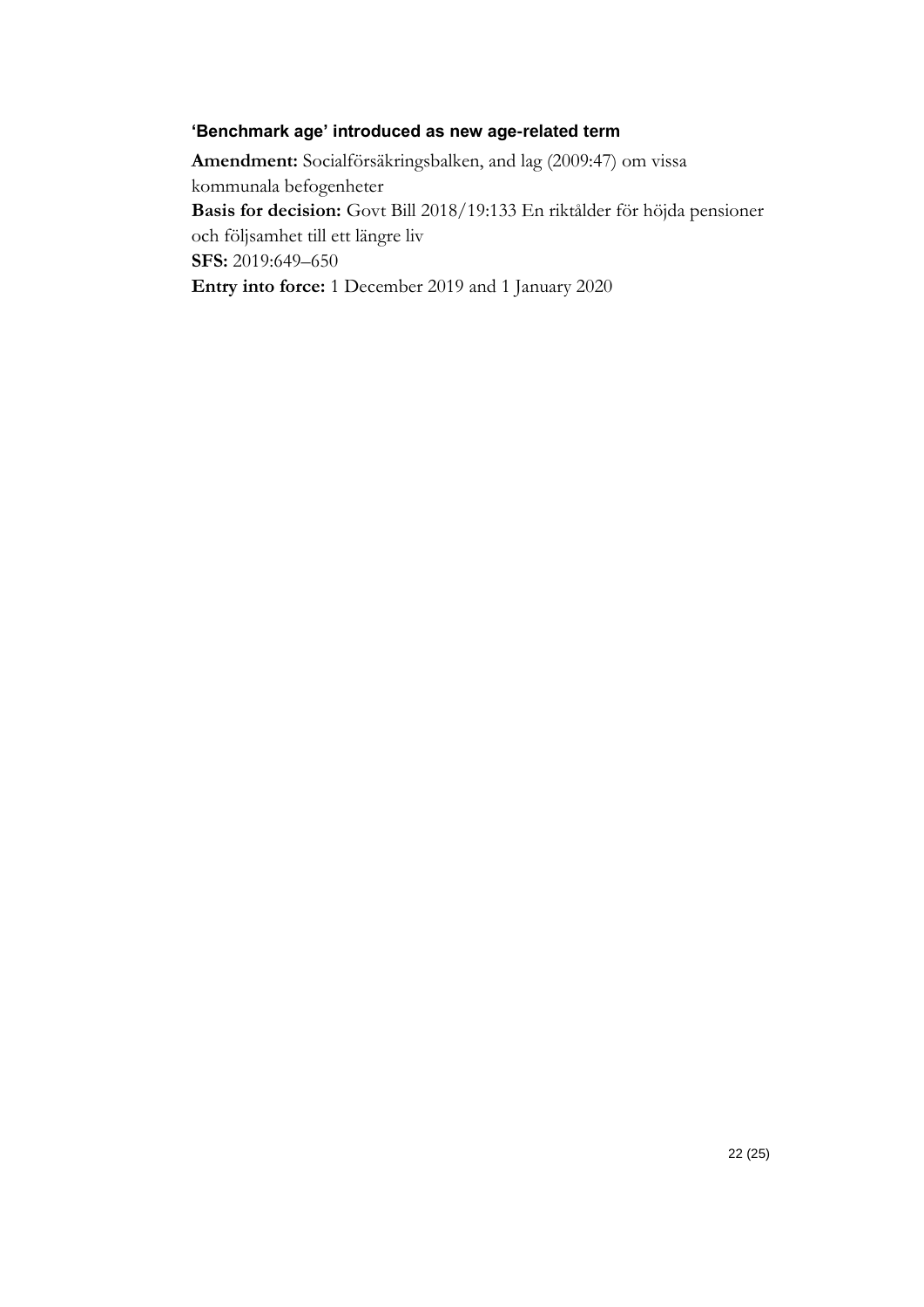<span id="page-22-0"></span>Ministry of Education and Research

The Ministry of Education and Research is responsible for the Government's education and research policies. The Ministry works on issues such as school performance, the provision of teachers and the introduction of newly arrived immigrants in school. It also works on issues concerning the activities of higher education institutions, research funding and student finance.

#### **Contacts**

Press contact for Minister for Education Anna Ekström: Press Secretary Anja L Sundberg Tel: +46 76 116 77 45

Press contact for Minister for Higher Education and Research Matilda Ernkrans: Press Secretary Amanda Borg Tel: +46 72 225 48 44

#### <span id="page-22-1"></span>**A special board to investigate allegations of research misconduct**

**New act:** Lagen om ansvar för god forskningssed och prövning av oredlighet i forskning **Basis for decision:** Govt Bill 2018/19:58 Ny ordning för att främja god sed och hantera oredlighet i forskning **SFS:** 2019:504 **Entry into force:** 1 January 2020

#### <span id="page-22-2"></span>**Ethical review of research – clearer regulations and stricter penalties**

**Amendment:** Lag om ändring i lagen (2003:460) om etikprövning av forskning som avser människor (etikprövningslagen) **Basis for decision:** Govt Bill 2018/19:165 Etikprövning av forskning – tydligare regler och skärpta straff **SFS:** 2019:000 **Entry into force:** 1 January 2020

## <span id="page-22-3"></span>**Clearer write-off possibilities for certain people with student loans and low incomes**

**Amendment:** Studiestödslagen (1999:1395)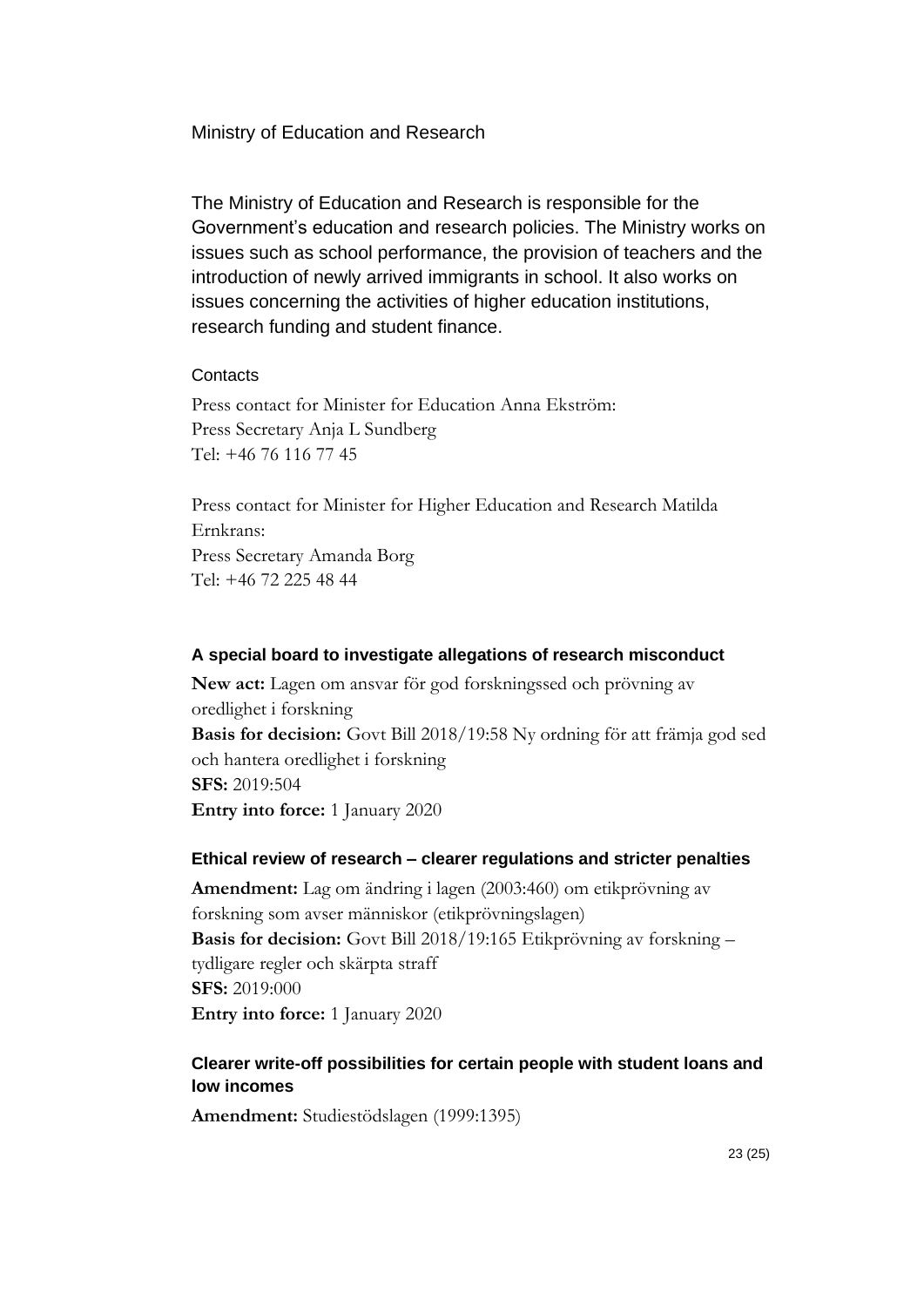**Basis for decision:** Govt Bill 2019/20:1 Budgetpropositionen för 2020 **SFS:** 2019:000 **Entry into force:** 1 January 2019

#### <span id="page-23-0"></span>**Right to preschool class education extended to children of members of foreign missions**

**Amendment:** Lag om ändring i skollagen (2010:800) **Basis for decision:** Govt Bill 2018/19:166 Rätt till utbildning i förskoleklass för barn till beskickningsmedlemmar från tredjeland **SFS:** 2019:801 **Entry into force:** 1 January 2020

## <span id="page-23-1"></span>**National Agency for Education to be able to prescribe technical requirements to enable digital national tests in the future**

**Amendments:** Skolförordningen (2011:185), gymnasieförordningen (2010:2039), and förordningen (2011:1108) om vuxenutbildning **Basis for decision:** Govt Bill 2017/18:14 Nationella prov – rättvisa, likvärdiga, digitala **SFS:** 2019:687–689 **Entry into force:** 20 December 2019

#### <span id="page-23-2"></span>**Government grants to employ teaching assistants**

**New ordinance:** Förordning om statsbidrag för anställning av lärarassistenter **SFS:** 2019:551 **Entry into force:** 1 August 2019

#### <span id="page-23-3"></span>**Pilot project on cutting-edge programmes extended for two years**

**Amendments:** Förordningen (2011:355) om försöksverksamhet med riksrekryterande spetsutbildning i grundskolans högre årskurser, and förordningen (2008:793) om försöksverksamhet med riksrekryterande gymnasial spetsutbildning

**Basis for decision:** Statens skolverks redovisning av uppdrag om utvärdering av försöksverksamhet med spetsutbildning (U2019/01684/GV) **SFS:** 2019:570–571

**Entry into force:** 1 January 2020